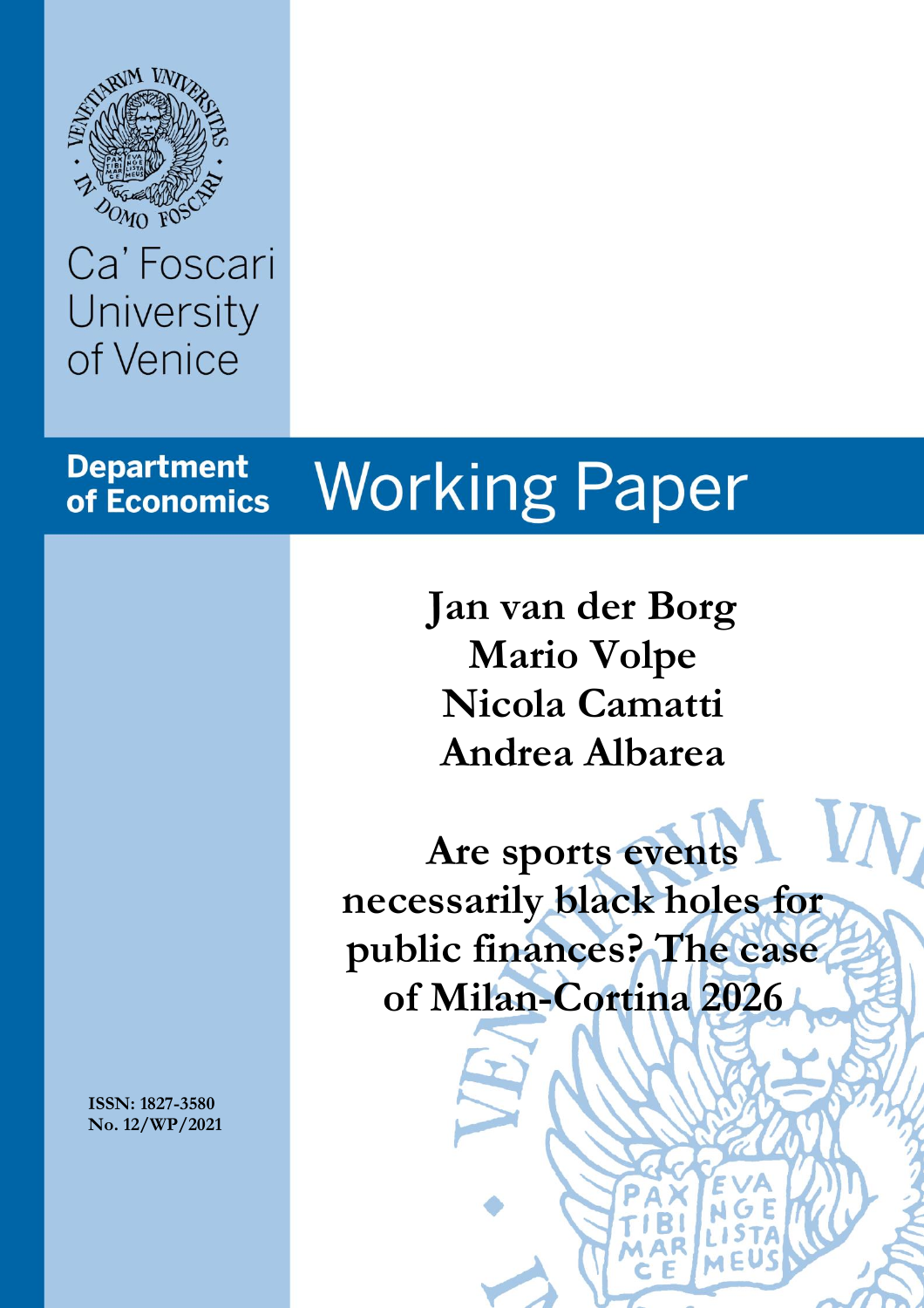Working Papers Department of Economics Ca' Foscari University of Venice No. 12/WP/2021 ISSN 1827-3580



#### **Are sports events necessarily black holes for public finances? The case of Milan-Cortina 2026**

#### **Jan van der Borg**

*Division of Geography and Tourism, KU Leuven, Belgium; Department of Economics, Ca' Foscari University of Venice*

#### **Mario Volpe**

*Department of Economics, Ca' Foscari University of Venice*

#### **Nicola Camatti**

*Department of Economics, Ca' Foscari University of Venice*

#### **Andrea Albarea**

*Department of Economics, Ca' Foscari University of Venice*

Abstract: The objective of this paper is to explore whether huge public investments in international sports events necessarily turn out to be burdens for regional economies or not. This will be illustrated by estimating the economic and, in particular, the fiscal impact of the forthcoming Milan -Cortina 2026 Olympics on the economies and the public finances of the Veneto Region and on those of the Autonomous Provinces of Trento and Bolzano. To this end, we use an Input-Output (IO) analysis that we suitably modelled in order to measure also the specific impacts of the Olympic event on the national, regional and local tax systems. The paper will argue that in the case of international sports events, when prepared and managed carefully and also when their legacy is rooted in the regional econ omic systems from the start, the net effects of these events on the economy and on the public finances might be positive. It also tries to provide regional administrations, specifically referring again to the regional governments of the Veneto and Trentino-Alto Adige in particular, with a number of essential elements for a correct assessment of the socio-economic impact of this event and some suggestions on how the above-mentioned policies before, during and after the event, can help regional administrations to safeguard the collective interest through the hosting of international sports events.

**Keywords**: Big Event, Milan-Cortina 2026 Olympics, IO analysis, economic impact, regional development, public finance

**JEL Codes**: L83, O18, R58

*Address for correspondence*: **Nicola Camati** Department of Economics Ca' Foscari University of Venice Cannaregio 873, Fondamenta S.Giobbe 30121 Venezia - Italy e-mail[: nicola.camati@unive.it](mailto:nicola.camati@unive.it)

*This Working Paper is published under the auspices of the Department of Economics of the Ca' Foscari University of Venice. Opinions expressed herein are those of the authors and not those of the Department. The Working Paper series is designed to divulge preliminary or incomplete work, circulated to favour discussion and comments. Citation of this paper should consider its provisional character.*

The Working Paper Series is available only on line (http://www.unive.it/pag/16882/) For editorial correspondence, please contact: wn ds[e@unive.it](mailto:dsepapers@unive.it)

Department of Economics Ca' Foscari University of Venice Cannaregio 873, Fondamenta San Giobbe 30121 Venice Italy Fax: ++39 041 2349210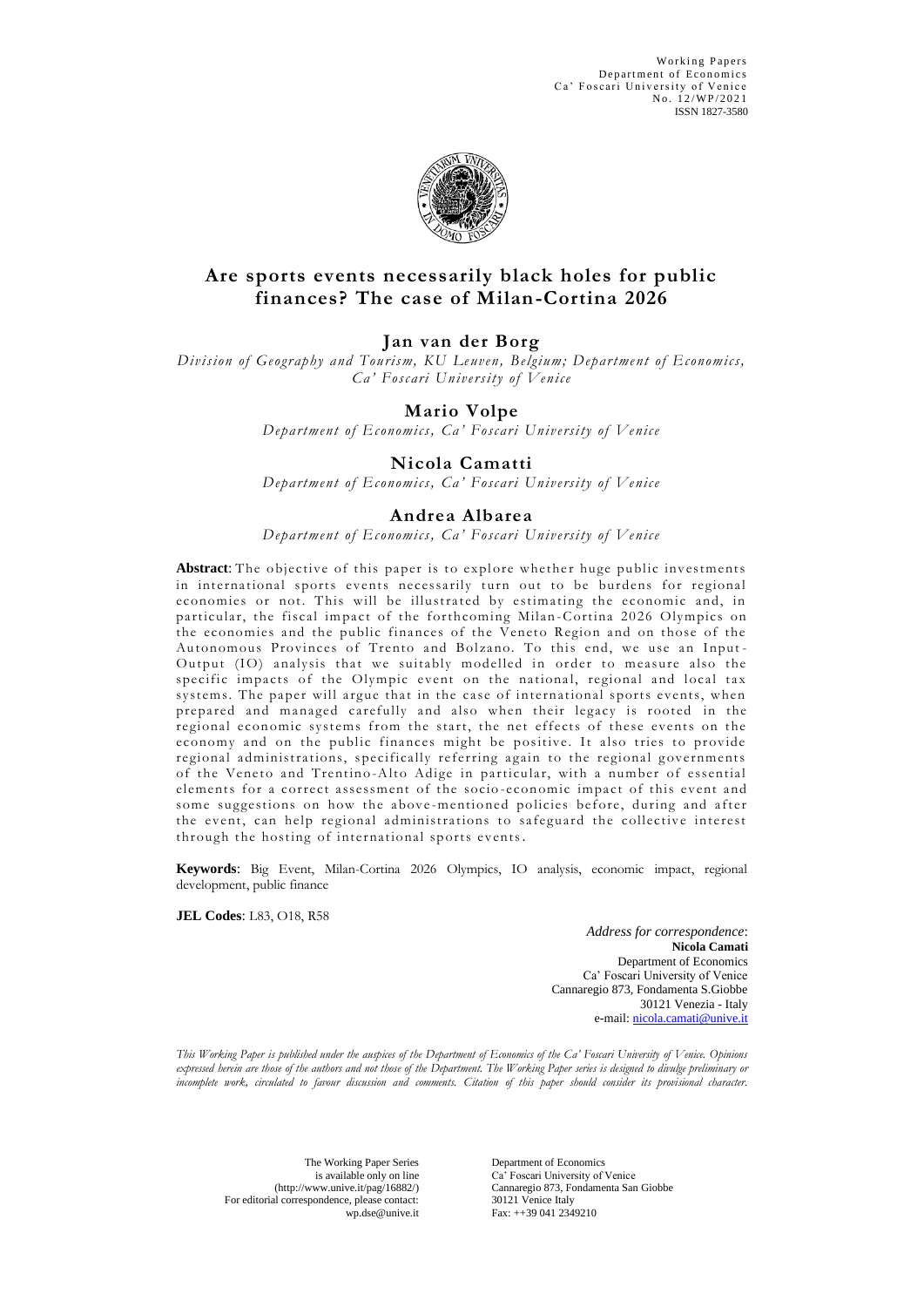#### 1. **INTRODUCTION**<sup>1</sup>

The objective of this paper is to raise the question whether, by estimating the economic and fiscal impact of the Milan-Cortina 2026 Olympics on the Veneto economic system and on the autonomous provinces of Trento and Bolzano, international sport events are damaging the public finances of the territories that host the event. It thereto aims at providing the regional administrations involved, in particular the Trentino-Alto Adige and the Veneto, with a number of essential elements for an assessment of the socio-economic impact of this event and some suggestions that derive from this assessment for the policies that the above-mentioned institutions will want to take before, during and after the event to safeguard the collective interest.

The motive for organising these mega-events is almost always the fact that these events create an enormous momentum, both economically and socially as well as in terms of tourism, and leave a considerable physical and immaterial legacy (see, for example, Getz, 2013; Sant and Mason, 2015; Van den Berg, Braun and Otgaar, 2017) that would not be easy to create under normal conditions. The physical legacy of the event concerns various types of infrastructure that will serve the territory that hosts the event for years to come (for example, additional housing, a modernized transport network; new cultural facilities; updated sports facilities; and so forth). The immaterial legacy might for instance be a boost for the regional brand, an increase in the visibility that the territory receives during the event, and, as some authors suggest (see, for example, Misener and Mason, 2006; Bell and Gallimore, 2015), an important impulse for the quality of the human and social capital that the territory possesses. Examples of Olympic Games that seem to belong to this specific category are those held in Barcelona and in Sydney.

However, especially in recent years, there has been a rapidly increasing number of regional economists who are far from enthusiastic about the net impact these mega-events have on the regional economies that invest in them. They not only argue that the benefits are often deliberately overestimated (see for example Massiani, 2018), but also that, even if events may indeed be relevant (obviously when these events are planned and managed adequately), the balance between collective costs and collective benefits is frequently negative (as argued by O'Brien and Gardiner, 2006). They therefore sustain that the taxpayers' money spent to enhance regional development can be used much better than on mega events (Zimbalist, 2015). In short, hosting international sports events is likely to damage local and regional finances significantly. The Olympic Games hosted by Athens and by Rio are supposed to have contributed to the awkward financial situation of not only the cities that hosted them, but to Greece and Brazil as well.

The research that is presented in this paper does not in any way intend to give a complete answer to the very complex discussion of whether mega-events are effective instruments in pursuing regional development, since it does not look into all the possible benefits an event is supposed to generate. It focuses on the economic and fiscal effects, and does not deal with all the costs that are generated by mega-events, more precisely the environmental and social costs.

In short, this papers pursues the objective of quantifying the impact in the national and regional economy induced by the interventions necessary for the organization and management of the Milan-

Mario Volpe - Department of Economics, Ca'Foscari University Venice, Italy [\(mvolpe@unive.it\)](mailto:mvolpe@unive.it) Nicola Camatti - Department of Economics, Ca'Foscari University Venice, Italy [\(nicola.camatti@unive.it\)](mailto:nicola.camatti@unive.it) Andrea Albarea - Department of Economics, Ca'Foscari University Venice, Italy [\(andrea.albarea@unive.it\)](mailto:andrea.albarea@unive.it)

<sup>&</sup>lt;sup>1</sup> Jan van der Borg- Division of Geography and Tourism, KU Leuven, Belgium and Department of Economics, Ca'Foscari University Venice, Italy [\(vdborg@unive.it\)](mailto:vdborg@unive.it)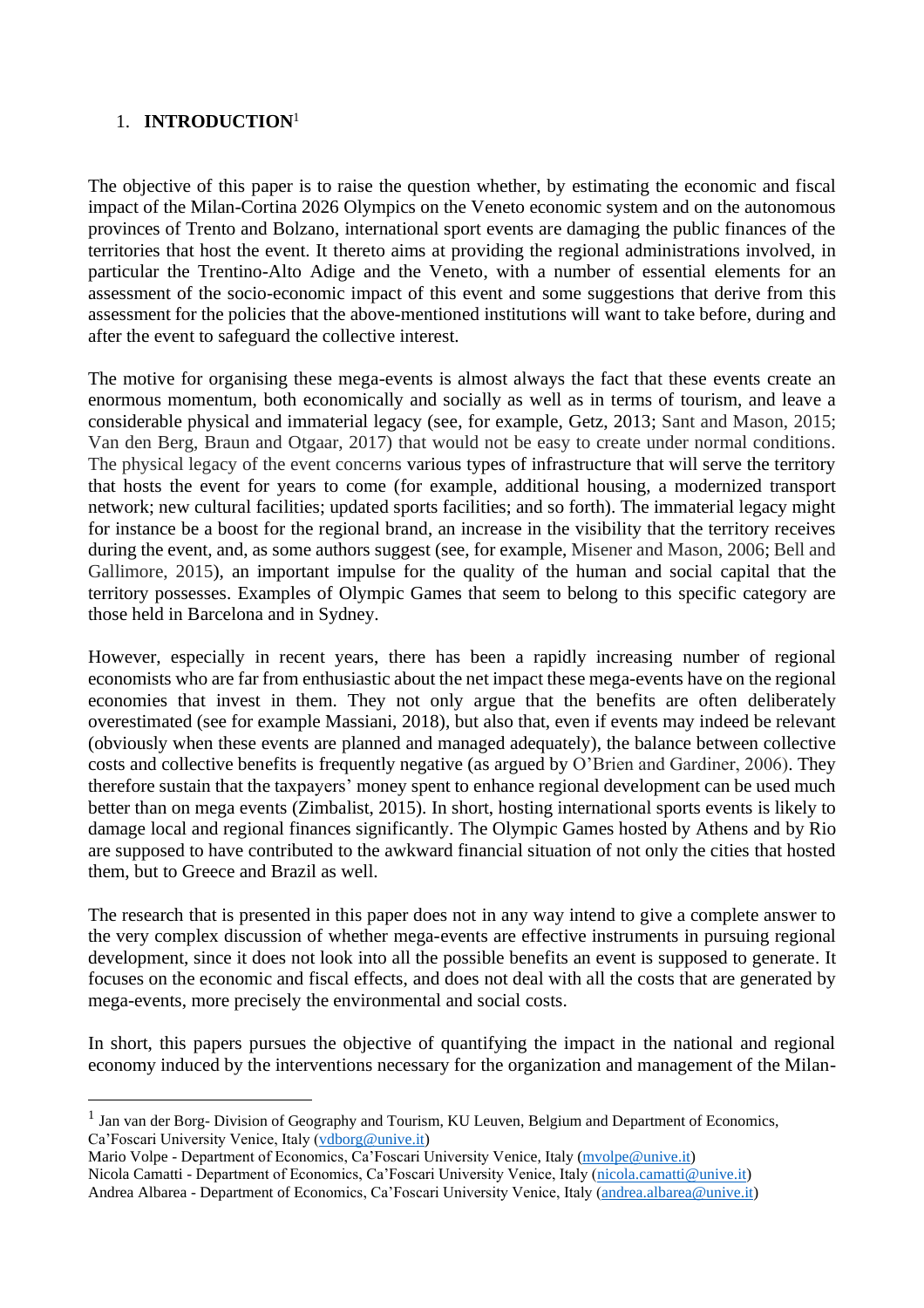Cortina 2026 Olympics, paying particular attention to the growth generated in the regional production system and the related effects on the added value, employment and income.

The ultimate goal is to lay the foundations for an assessment of the economic feasibility of the decision, by any local government, to engage in the realization and management of an Olympic event, a condition that is not always easy to guarantee in the light of some past editions of the Olympics (the Athens Olympics in 2004 are probably the best example of this). In particular, we will advance the idea that the tax revenues created by the different types of expenditure related to the event can play a key role in ensuring the budget balance in local public finances, *ceteris paribus* and without increasing taxes, but rather through a renewed cooperation strategy between local and national government bodies.

The results reported below also return a quantification of the effects in terms of tourist flow, distinguishing between own visitors and the specific "Olympic family", as well as tax at national, regional and local levels. But before presenting the results of the economic analysis, the paper will place the 2026 Olympic Games in the proper context.

#### **2. THE MILANO-CORTINA 2026 OLYMPIC GAMES**

After a number of different local and regional authorities in Italy launched their candidature for hosting the Winter Olympics of 2026, two proposals were considered complementary enough to go for a merger: that of the City of Milan and the Region of Lombardy, and that of the Veneto region with Cortina D'Ampezzo (or just Cortina) as its barycentre. The combined Italian proposal was awarded by the IOC and in June 2019 became the winning bid for the Winter Games of 2026.

Nevertheless, the reasoning behind both the original candidatures was very different. The City of Milan and the Region of Lombardy very much intended to capitalize on Expo 2015 that was organised in Milan and had generated quite a lot of positive energy for the wider Milan area. Milan 2015 focussed very much on urban revitalization (an important motive for organising mega-events, as suggested by, for example, Smith, 2012) and on the branding of Italy as the world's leader in the food industry and the enogastronomic sector. This sector included also tourism, the second most important motive, just after its culture richness, for international tourists to holiday in Italy. The Veneto Region has seen the competitiveness of the mountain destinations, even though the Dolomites became a UNESCO world heritage site, diminish rapidly in recent decades, principally because of an increasing obsoleteness of its infrastructure with respect to its direct competitors, in particular the ski resorts in Tirol, the Swiss Alps, Trentino-Alto Adige and even Slovenia. Since the regional economy of the mountains of the Veneto Region in particular is still very dependent on winter tourism because of its high added value, the economic, social and tourist energy that is generated through this event is not only thought to consolidate the existing activities present in the territory but may also help to accelerate the conversion process to enhance tourism in the summer season, less sensitive to climate change, and requalify winter tourism.

Indeed, given the multitude of objectives and of the local and regional administrations involved, the Milan-Cortina 2026 Olympics program covers a very large geographical area that includes three regions: Veneto, Trentino-Alto Adige and Lombardy. Five clusters were identified for the development and organization of the Games including the area of Cortina, Val di Fiemme, Verona, Milan and Valtellina. The first three clusters are essential for the forecast of the later economic and fiscal impact. According to the blueprint of the event that was prepared for the local organising committee, the disciplines that will take place in Cortina are women's alpine skiing, curling, bobsleighing, sledding and skeleton. The disciplines envisaged in Val di Fiemme are cross-country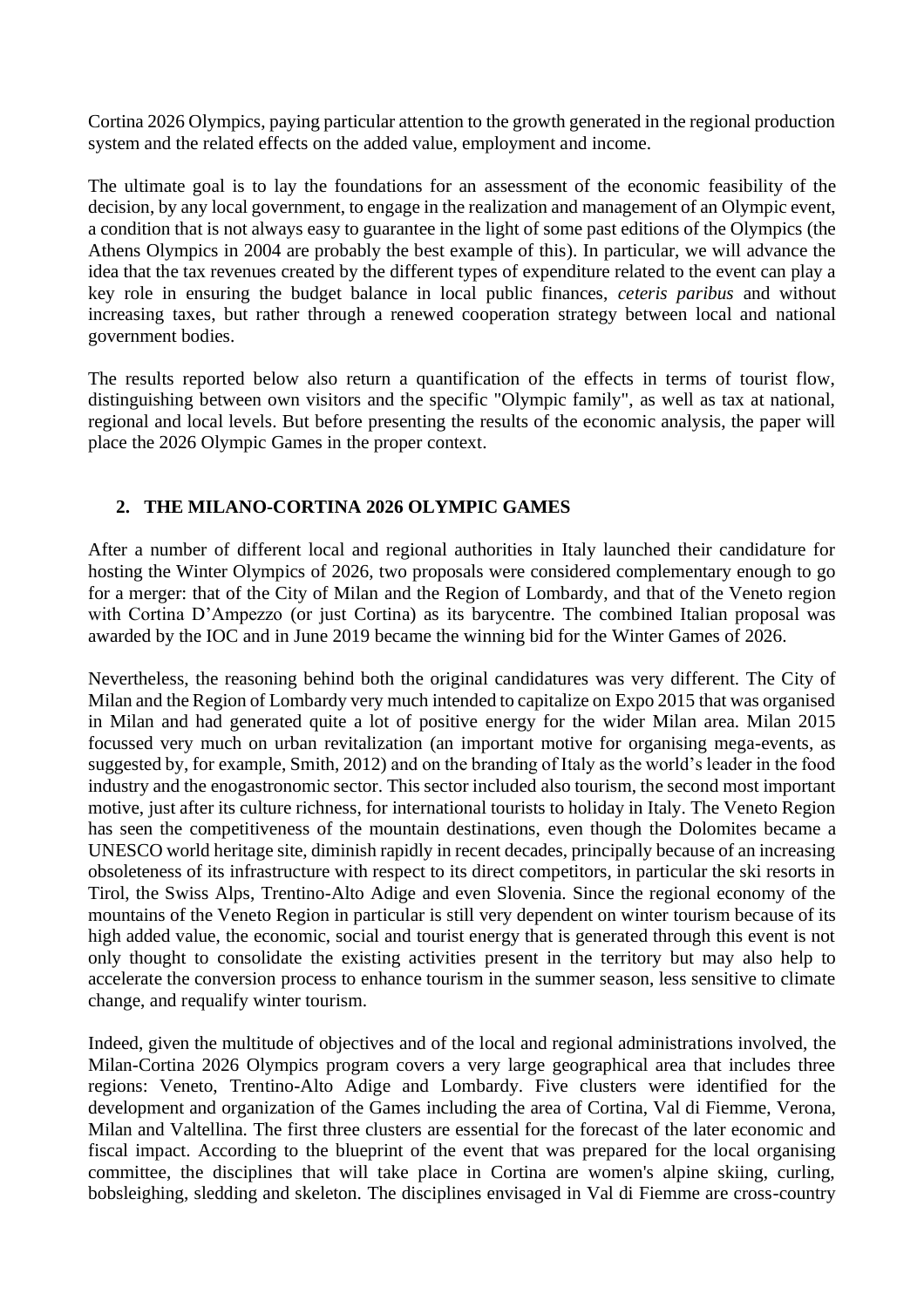skiing, ski jumping, Nordic combined and speed skating, while biathlon will take place in Anterselva. Finally, the closing ceremony of the Games is scheduled in the Arena in Verona.

Obviously, the territorial distribution of the events very much determines the way investments in the necessary infrastructure, the operational expenses that are required to organise the winter Games, the tourism expenditure, and the fiscal impact are distributed over the regions.

A detailed description of the specific investments that have been foreseen is contained in the Milan-Cortina 2026 Candidature Dossier, together with an exhaustive explanation of their distribution among the regions of Northern Italy (see Figure 1).



**Figure 1. Locations of the 2026 Olympics investment and activities in northern Italy**

The dossier also contains a description of the organizational and management activities that are expected to be carried out before and during the event, with a detail of the expected costs and revenues (Table 1).

| Table 1: Revenue and costs of the activities planned for Milano-Cortina 2026 |  |
|------------------------------------------------------------------------------|--|
|------------------------------------------------------------------------------|--|

| Revenues                |                    | Costs                |                    |
|-------------------------|--------------------|----------------------|--------------------|
| Description             | Thousands of Euros | Description          | Thousands of Euros |
| <b>IOC</b> Contribution | 348,948            | Venue Infrastructure | 242,915            |
| <b>Top Programme</b>    | 142,402            | Sport, Games Service | 238,922            |
|                         |                    | & Operations         |                    |
| Domestic Sponsorship    | 416,590            | Technology           | 189,621            |
| Licensing $\&$          | 233,949            | People Management    | 231,180            |
| Merchandising           |                    |                      |                    |
| Government              | 55,000             | Ceremonies & Culture | 65,824             |
| Contribution            |                    |                      |                    |
| Lotteries               | 25,000             | Communications,      | 59,872             |
|                         |                    | Promotion, Look and  |                    |
|                         |                    | Marketing            |                    |
| <b>Other Revenues</b>   | 80,616             | Corporate            | 109,590            |
|                         |                    | Administration and   |                    |
|                         |                    | Legacy               |                    |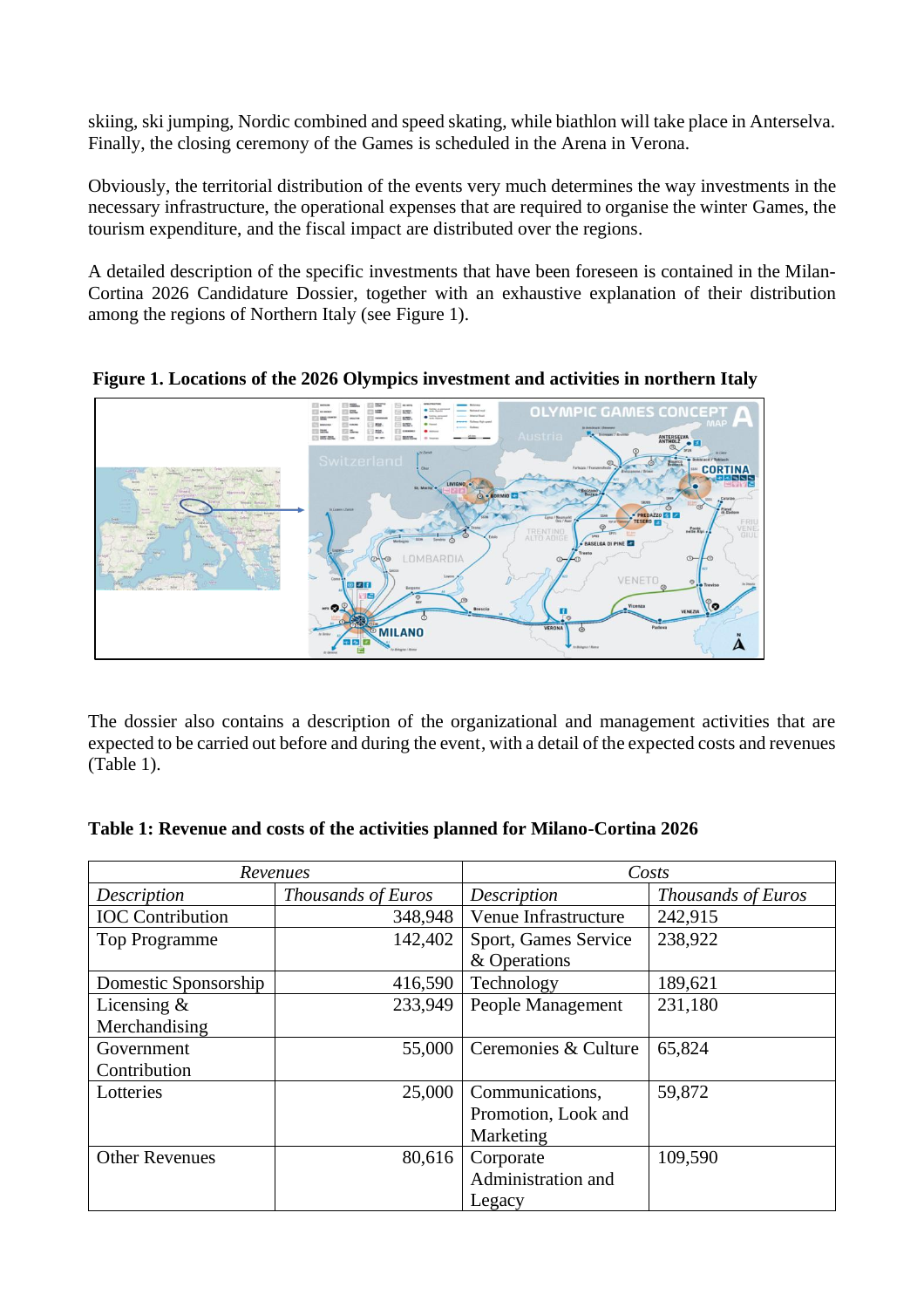|       |           | <b>Other Expenses</b> | 100,889   |
|-------|-----------|-----------------------|-----------|
|       |           | Contingency           | 123,882   |
| Total | 1,362,742 | Total                 | 1,362,705 |

According to this budget, the amount that will be paid directly by the IOC is estimated in 348,948,000 Euros but the co-financing share that the local governments will have to pay is still undetermined, except for the contribution requested for the specific Paralympic Games. Even a projection on local and national tax revenues is still not considered. This information, together with that on the further economic impacts of the planned activities, is indeed necessary for the purpose of a broader assessment of the economic sustainability of hosting the event from the specific angle of local governments.

#### **3. METHODOLOGY ADOPTED TO FORECAST THE ECONOMIC AND FISCAL IMPACT**

As already mentioned, the effects of the event are twofold: on the one hand we have to consider all the expenditures for the set-up: structures, infrastructures, management of events and people attending the events; on the other hand the impact of an additional flow of touristic demand. The former can be analyzed as a typical exogenous shock on demand. The latter, i.e. the strong interrelation of tourism with other branches and sector of the economy, is well documented in the relevant literature (see, as an example, Banerjee et al. 2015).

Both the effects can be quantitatively computed at the macro level with different approaches: with descriptive analyses, such as detailed national accounts or satellite account models (for example, in the case of tourism, the Touristic Satellite Account, TSA); with a statistical analysis, via regressions, statistical causal analysis or complex econometric models; with general macroeconomic models, such as the Computable General Equilibrium Model (CGE) family; with industry and detail sector based models, such as the Input-Output (or I-O) model or the Social Account Matrix (SAM) models.

For the purposes of this study, we have decided to adopt the I-O model for a number of reasons. It is a model based on simple and verified macro-economic causality, from demand to supply; unlike other macro-econometric models or CGE, it does not rely on delicate assumptions about behavioral patterns. It is, on the contrary, based on technology and supply chain constraints; it is well documented and sufficiently stable over time. Moreover, the I-O model is not dependent on estimates of supply schedules or technological frontier estimations. It simply considers the linkages, the interdependence and the propagation through the entire economy, still maintaining a level of detail, at both the sector and geographical level.

Using a SAM matrix approach, on the other hand, would have required a massive investment in detailing sectoral and social group consumption patterns, a requirement far from our available resources and not crucial for our analysis, which focusses on the territorial impact of the Olympic event.

The I-O model, developed by economist Wassily Leontief, is still today among the most popular tools for analyzing economic impact and is also applied in the context of the evaluation of so-called big events, including those of a sports nature. The model contains a distinct Keynesian dimension to take care of the induced effects generated by the regional economic injection the event creates. Despite the algebraic simplicity of the model (see APPENDIX 1), this tool nevertheless requires an effort in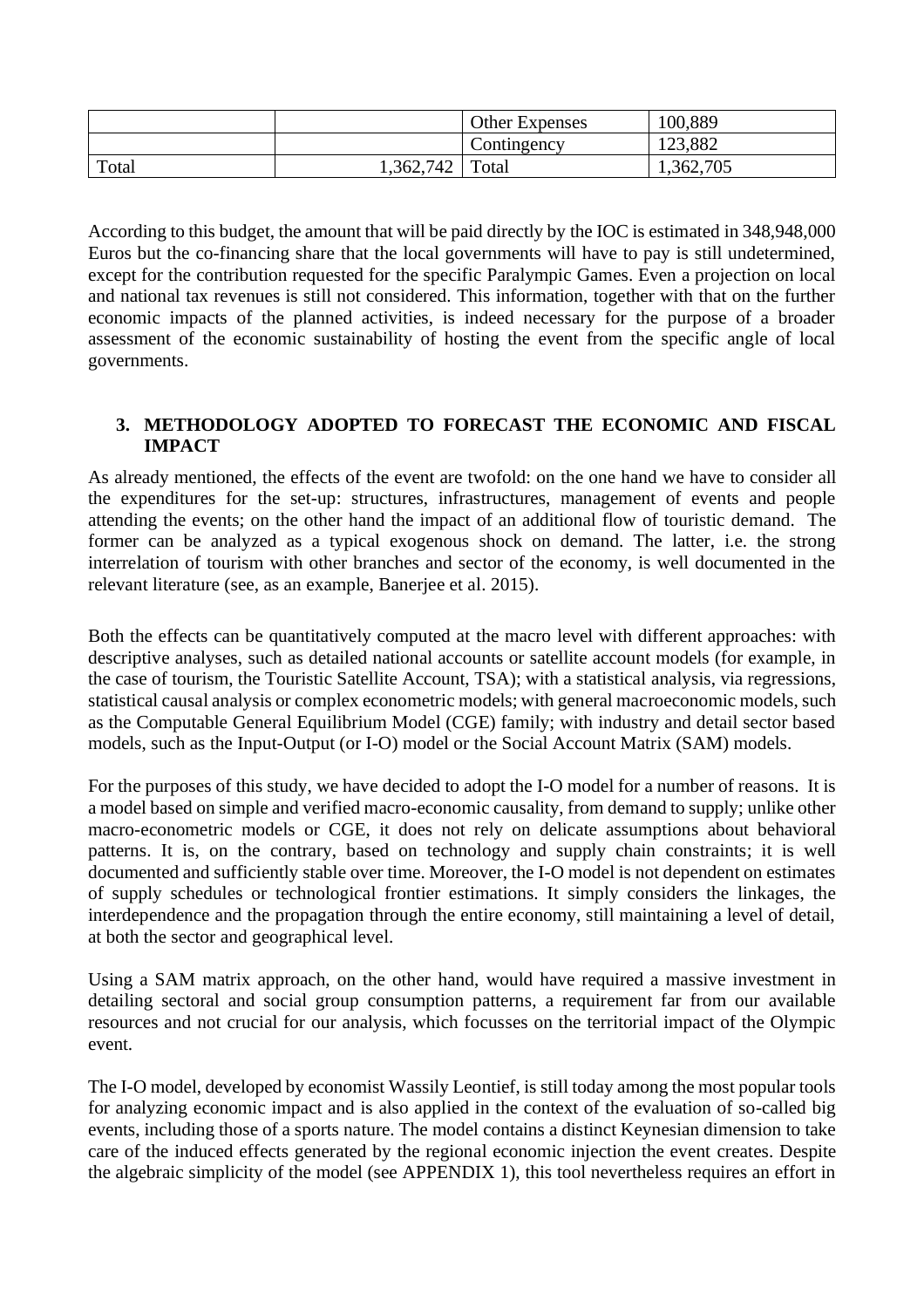terms of the amount of data necessary for its implementation, assuming a detailed collection of costs and of revenues that regard all possible branches of an economy.

It is also true that the I-O model implementation requires a great effort in term of data collection and verification. We were fortunate to have received from Unioncamere Veneto sufficiently updated regional intersectoral tables of the Veneto Region. Furthermore, the I-O model was linked with a satellite approach concerning the fiscal impact.

First of all, the I-O model was used to assess the economic impact that the event of the Olympics may have on production, income and employment. Through the I-O model, which describes the relationships between the sectors of an economic system, we obtained the estimates of the impacts that can be divided into three different effects of the investment:

- The direct effects, or the effects on the economic system deriving from the purchases made for the realization of the investment, its management and management of the works carried out, as well as the expenses incurred during the event for tenders and by visitors;
- *The indirect effects*, or the effects on the economic system deriving from the presence of sectoral interdependencies and the relative multiplicative effect of the initial expenditure / investment;
- The *induced effects*, or the impacts related to the increase in demand for final consumption generated by the higher disposable income, as well as by investments and expected expenses (wages, business income and self-employment) with further multiplicative effects.

Faced with these objectives and operational needs, and following the works of, for example Li, Blake and Thomas (2013), for the effective use of the chosen analysis tools, the research was structured into three fundamental and interrelated phases:

- a) Recognition of the expenses generated for the entire implementation of the Olympic Games on the basis of the blueprint prepared for the local organising committee;
- b) Estimation of the direct, indirect and induced economic effects;
- c) Estimation of the tax impact of the event.

#### **Figure 2. Economic and Fiscal Impacts Associated with the Event**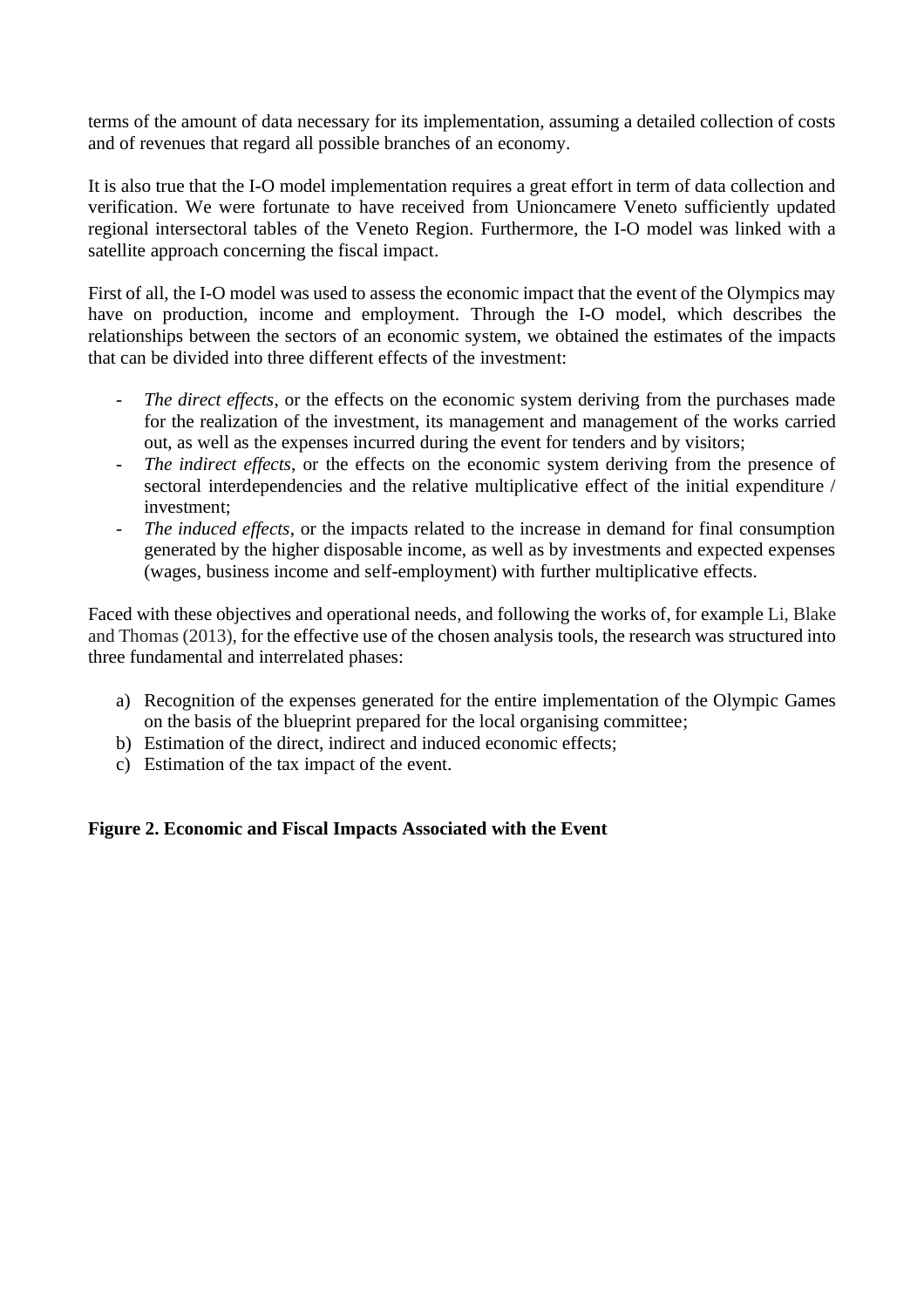

Figure 2 above contains a flow chart in which the different stages in the estimation process are illustrated.

#### **4. THE EXPENSES GENERATED BY THE WINTER OLYMPICS**

The first part of the study focused on identifying all the expenses generated for the entire preparation and realization of the Olympic Games by dividing them into three categories:

- 1. Capital expenditure (CAPEX), which refers to the expenses for the construction of the facilities necessary for the performance of the Olympic Games and the upgrading of the existing facilities;
- 2. Operating or management costs (OPEX), relating to the organization and conduct of the Winter Olympics;
- 3. Expenses linked to the flow of visitors, which include the expenses generated by the visitors to the different events and, to a lesser extent, by the "Olympic family" (athletes, escorts and other professionals).

Capital expenditures and operating expenses were estimated on the basis of the evidence provided by the dossier for the candidacy of the Milano-Cortina 2026 Olympics (Table 2). As far as capital investments are concerned, given the list of estimated costs for each system connected to the Games reported in the same dossier, it was possible to obtain a distinction of the expenses incurred in Veneto and Trentino-Alto Adige. Lacking the same territorial detail for operational and management costs, after consulting with the consultancy company responsible for the dossier, it was decided to allocate these expenses 60% to Veneto and 40% to Lombardy. This division was confirmed by the team of Bocconi University Milan that prepared the impact assessment for Milan and the Lombardy Region.

In the estimation of the tourist flow, visitors attracted by the Olympic Games together with all the people who will be gravitating around this event, such as athletes, escorts, marketing partners, the press and international federations, have been considered.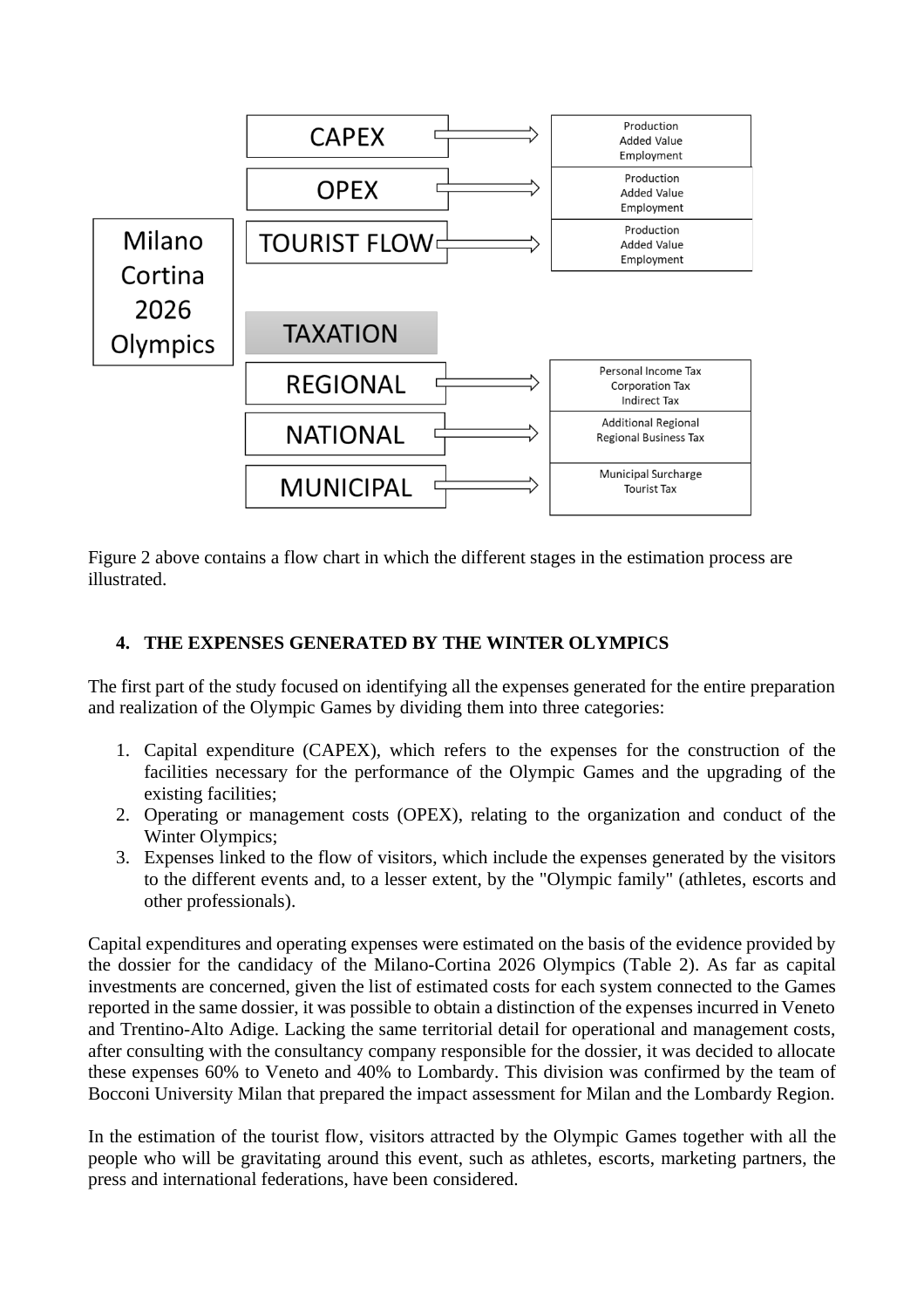#### **Table 2. The Costs and Tourist Expenditure of the Olympics for Veneto and the Autonomous Provinces of Trento and Bolzano**

| Expenditures                                   | Costs (in thousands of |  |
|------------------------------------------------|------------------------|--|
|                                                | Euros)                 |  |
| Capital expenditure (CAPEX)                    | 164,672                |  |
| Operating and management expenses (OPEX)       | 657,056                |  |
| Expenditure of the flow of people activated by | 301,908                |  |
| the Olympic Games                              |                        |  |

With respect to the Olympic family, an estimate was obtained thanks to the data provided by the blueprint of the event prepared by the consultancy company that helped prepare the dossier. For the tourist flow, the reference data were the forecasts of the tickets that will be sold. Assuming that each visitor will attend on average two sporting events, it was possible to obtain an estimate of the visitors who will attend the competitions by dividing them according to the place of origin according to the assessments provided by the same dossier.

An estimate was also provided of tourists attracted to the Olympics but who will not attend any sporting event. The calculation was made assuming that each night on average is accompanied by 1.2 persons. In addition, the number of visitors who will attend the Paralympics was taken into account. Finally, through the flow generated by the Games it was possible to estimate the amount of expenditure activated by visitors and the Olympic family. This all is set out in Table 3.

#### **Table 3. Estimation of the Tourist Flow and of the "Olympic family" for Veneto and the Autonomous Provinces of Trento and Bolzano**

|                                                  | Number of persons attending the    |
|--------------------------------------------------|------------------------------------|
|                                                  | events/Tickets sold for the events |
| Athletes                                         | 1,481                              |
| <b>Escorts</b>                                   | 1,250                              |
| Host                                             | 6,187                              |
| <b>Marketing Partners</b>                        | 3,610                              |
| Media and Press                                  | 9,652                              |
| <b>International Federations</b>                 | 759                                |
| Workforce                                        | 18,750                             |
| Estimated tickets sold Olympics                  | 1,015,980                          |
| Number of unique spectators (tourists) of which: | 507,990                            |
| 40% hikers from Veneto and A-A Trento            | 203,196                            |
| 15% overnights from the rest of Italy            | 76,199                             |
| 45% overnight stays from abroad                  | 228,595                            |
| Estimated tickets sold Paralympics of which:     | 160,000                            |
| 40% hikers                                       | 64,000                             |
| 60% overnight stays                              | 96,000                             |
| Additional Tourists attracted to the Olympics    | 365,753                            |

Table 4 shows the average expense of each stakeholder and the average number of nights spent. The average visitor expenditure is higher than the tourist data in Veneto and Trentino-Alto Adige, but it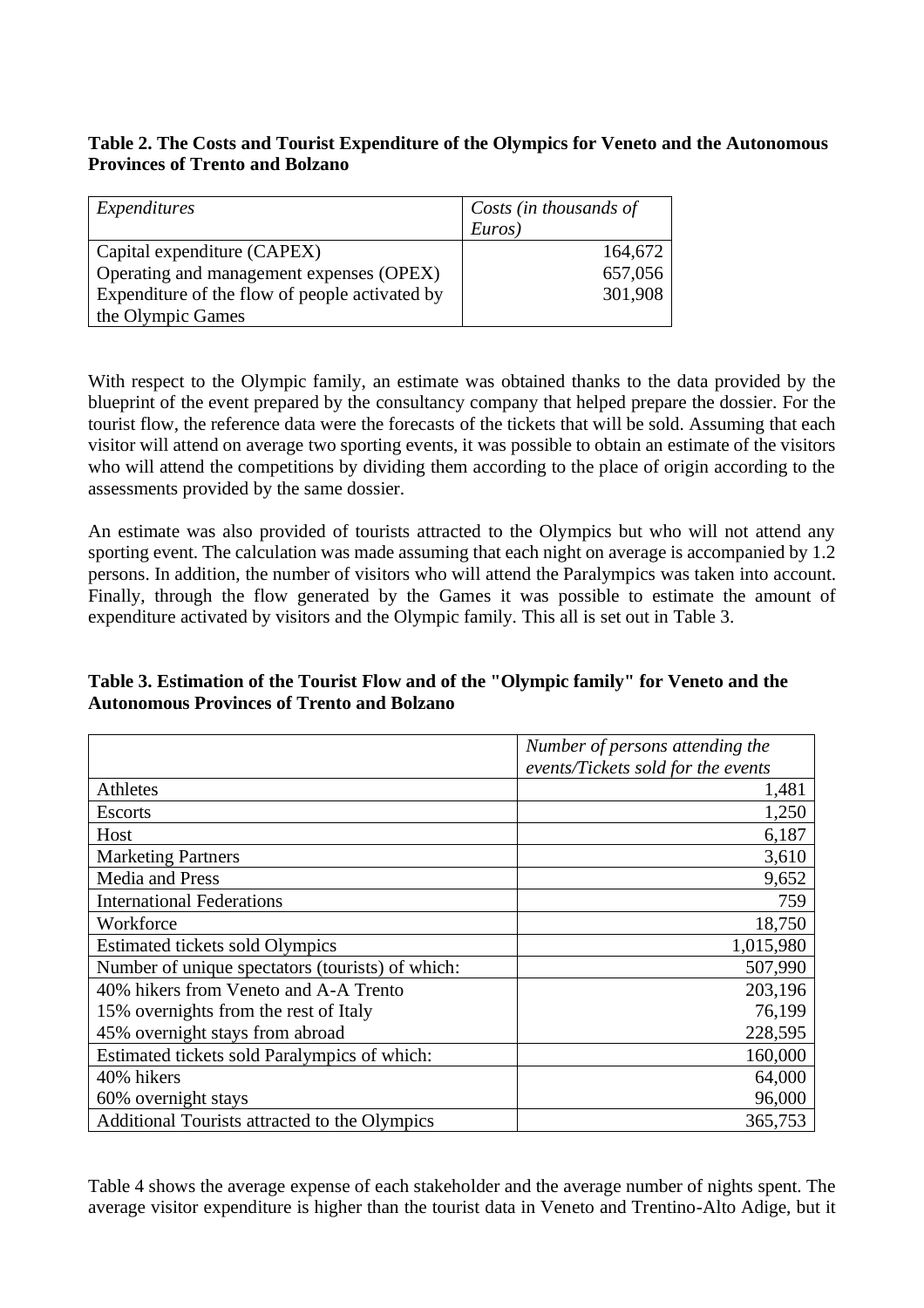is assumed that the profile of the tourist who will attend the races has a greater propensity to consume than the average. The average stay was instead assumed distinguishing between those who will participate in the management of the event as workers, whose permanence will depend on the specific work activities for which they will be employed, and those who will attend the event for leisure, such as tourists and hikers.

|                                  | Daily expenditure (in | Average stay (in |
|----------------------------------|-----------------------|------------------|
|                                  | Euros)                | days)            |
| Athletes                         | 50                    | 12.5             |
| <b>Escorts</b>                   | 50                    | 12.5             |
| Host and Olympic Family          | 150                   | 2                |
| <b>Marketing Partners</b>        | 150                   | $\overline{2}$   |
| Media and Press                  | 250                   | 12.5             |
| Spectators hikers                | 75                    | $\theta$         |
| <b>International Federations</b> | 150                   | 12.5             |
| Overnight tourists from other    | 220                   | 1.5              |
| regions of Italy, Austria and    |                       |                  |
| Switzerland                      |                       |                  |
| Overnight tourists outside       | 220                   | 2                |
| Europe/World                     |                       |                  |

**Table 4. Estimated Average Spending and Average Stay by the Different Groups of Visitors**

Given the complex nature of the event and the profound diversity of the costs considered, the impacts were estimated separately in order to observe the effects produced by each expense in detail.

#### **5. IMPACT OF CAPITAL EXPENDITURE FOR MILANO-CORTINA 2026**

The total amount for the construction and redevelopment of the facilities necessary for the Games to be held amounts to 164,672,299 Euros.

This expenditure will involve a specific set of sectors according to the breakdown shown in Table 5. In accordance with the execution plan of the dossier for the candidacy of the Milan-Cortina 2026 Olympics, it will be mainly destined for refurbishing and modernizing existing structures and sports facilities and only marginally to the construction of new infrastructures, with, however, a massive involvement of the branch dedicated to manufacturing and processing of metals, supplies of technical equipment and logistics services.

| Table 5. Sectoral Breakdown of Capital Expenditure |  |
|----------------------------------------------------|--|
|----------------------------------------------------|--|

| Branches Code ESA95 NACE rev, 2                      | Expenditure (in thousands of Euros) |
|------------------------------------------------------|-------------------------------------|
| <b>Construction F</b>                                | 48,587                              |
| Manufacture of basic metals and manufacture of metal | 47,008                              |
| products CH                                          |                                     |
| Transport and storage H                              | 17,395                              |
| Manufacture of machinery and equipment n, c, a, CK   | 15,719                              |
| Manufacture of electrical appliances CJ              | 13,045                              |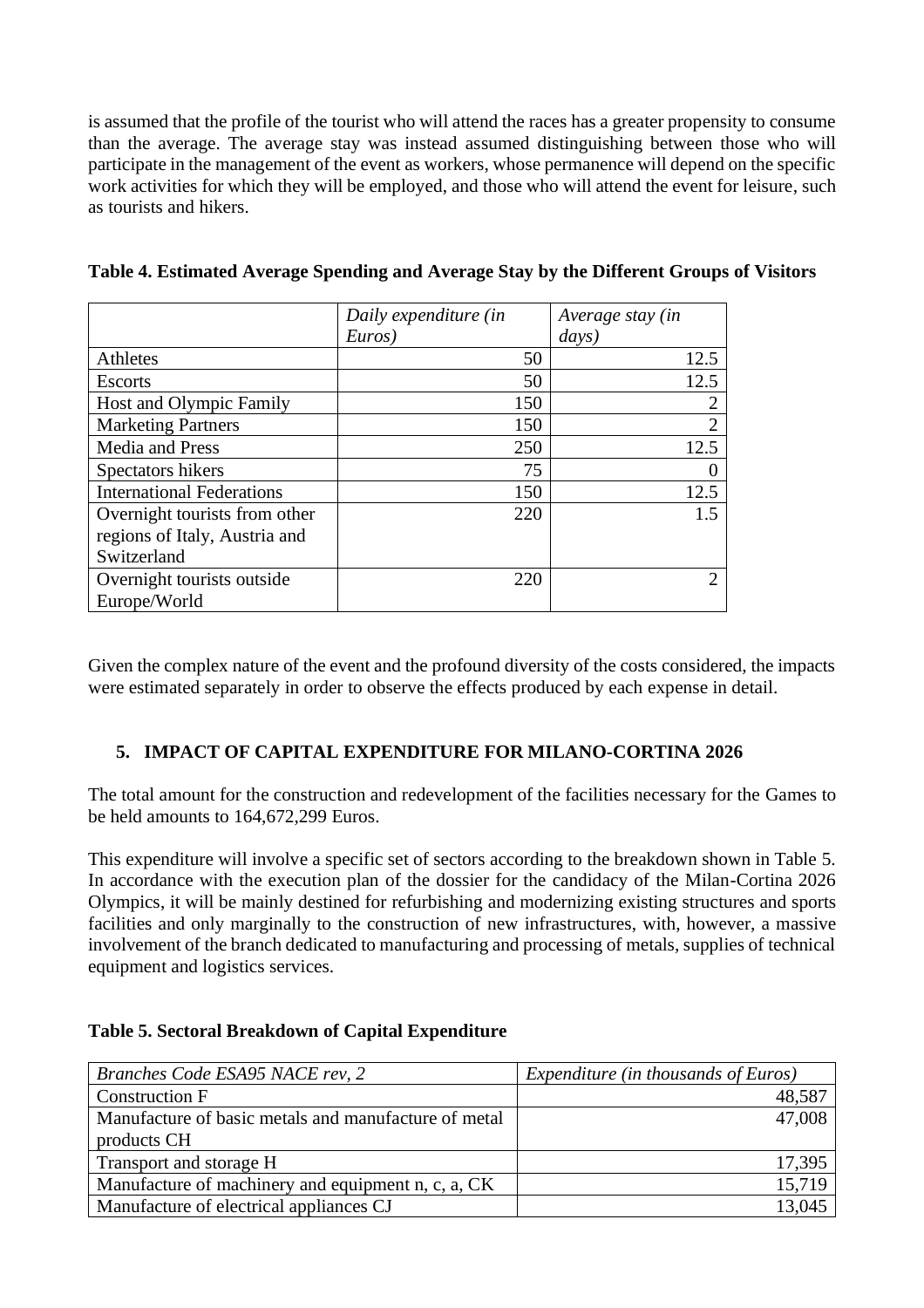| Financial and insurance assets K                     | 8,544   |
|------------------------------------------------------|---------|
| Wholesale and retail trade G                         | 8,210   |
| Legal activities, Accounting, Management consultancy | 6.164   |
| MA                                                   |         |
| Total                                                | 164,672 |

Capital expenditure through the multipliers of the I-O model generates a production of 208,598,015 Euros, an added value of 86.760.461 Euros and an indirect tax revenue equal to 14,111,935 Euros. The multiplier given by the production-to-expenditure ratio is 1.27 while the GDP multiplier is equal to 0.61.

Table 6 reports the specific contribution to the generation of the overall production of each sector, highlighting the importance of the construction sector, the use and processing of raw metal materials, but also of complementary trade and logistic services.

#### **Table 6. Production Generated by Capital Expenditure: List of the Sectors Most Affected**

| Branches Code ESA95 NACE Rev, 2                         | Expenditure (in thousands of |
|---------------------------------------------------------|------------------------------|
|                                                         | Euros)                       |
| <b>Construction F</b>                                   | 61,587                       |
| Manufacture of basic metals and processing of metal     | 30,505                       |
| products CH                                             |                              |
| Wholesale and retail trade G                            | 20,001                       |
| Transport and storage H                                 | 15,739                       |
| Legal activities, accounting, management consultancy MA | 10,794                       |
| Financial and insurance assets K                        | 10,428                       |
| Real estate activities L                                | 9,869                        |
| Manufacture of machinery and equipment n, c, a, CK      | 9,015                        |
| Manufacture of electrical appliances CJ                 | 7,298                        |
| Accommodation and catering services                     | 5.029                        |

#### **6. IMPACT OF OPERATING AND MANAGEMENT EXPENSES DURING THE EVENT**

Expected operating and management costs for the Veneto and the autonomous provinces of Trento and Bolzano amount to 657,056,113 Euros. Moreover, and in accordance with the execution plan of the dossier for the candidacy, it has been possible to recreate a breakdown of the expenditure for each sector as shown in Table 6. The branches MC-N (NACE Rev 2) appears to be among the sectors that will benefit most from this particular type of expenditure, which will include any other professional, administrative, scientific and technical activities useful for the implementation of operational and management activities.

#### **Table 7. Sectoral Breakdown of Operational and Management Expenditure**

| Branches Code ESA95 NACE rev, 2        | $\vert$ Expenditure (in thousands of Euros) |
|----------------------------------------|---------------------------------------------|
| Other service activities MC-N          | 148,829                                     |
| Scientific research and development MB | 96,091                                      |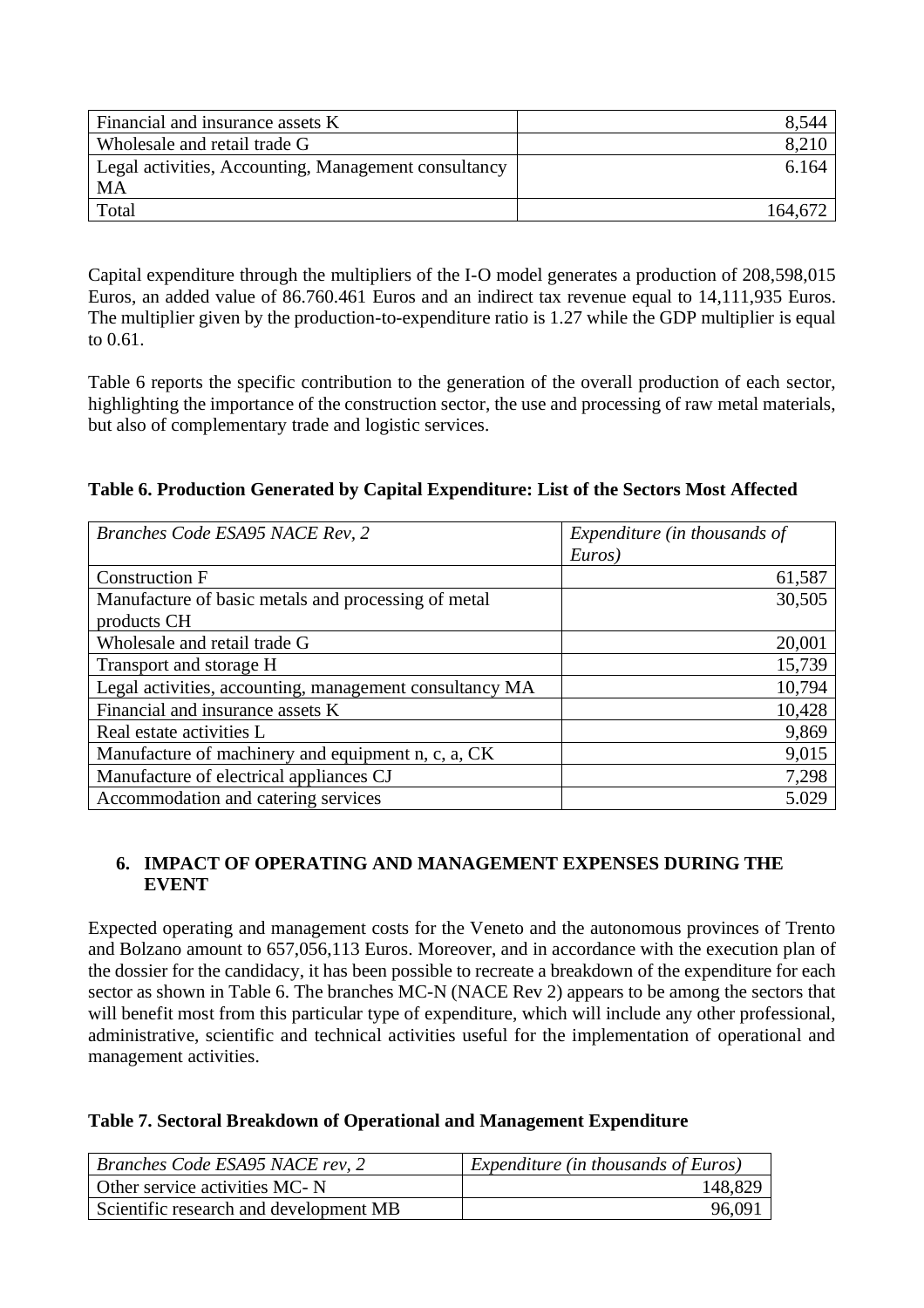| IT services and other information services JC | 83,539  |
|-----------------------------------------------|---------|
| Other service activities $S - T - U$          | 77,521  |
| Financial and insurance assets K              | 71,891  |
| Accommodation and catering services I         | 71,079  |
| Transport and storage H                       | 50,423  |
| Telecommunications JB                         | 26,530  |
| Food and Beverage and Tobacco Industries CA   | 13,980  |
| Artistic, entertainment and amusement         | 10,827  |
| activities R                                  |         |
| Healthcare and social assistance Q            | 4,448   |
| Wholesale and retail trade G                  | 1,899   |
| Total                                         | 657,056 |

The multipliers of the Input-Output intersectoral matrix estimate a production of 810,263,324 Euros, an added value of 426,494,565 euros and a revenue obtained from indirect taxes of 49,011,707 Euros. The production multiplier is equal to 1.23 while that of GDP is 0.72.

Table 8 shows the breakdown of production by sector, involving those sectors that are most affected.

#### **Table 8. Production Generated by Operating Expenses: List of the Sectors that are Most Affected**

| Branches Code ESA95 NACE rev, 2            | Expenditure (in thousands of |
|--------------------------------------------|------------------------------|
|                                            | Euros)                       |
| Other service activities MC_N              | 116,631                      |
| Accommodation and catering services I      | 87,052                       |
| Other service activities S-T-U             | 80,079                       |
| Scientific research and development MB     | 79,848                       |
| Financial and insurance assets K           | 69,436                       |
| IT services and other information services | 59,876                       |
| JC                                         |                              |
| Wholesale and retail trade G               | 58,412                       |
| Transport and storage H                    | 50,725                       |
| Real estate assets L                       | 50,378                       |
| Legal activities, accounting, management   | 30,114                       |
| consultancy and studies MA                 |                              |

#### **7. IMPACT OF THE EXPENSES GENERATED BY VISITORS AND TOURISTS**

The total amount for expenses that is supposed to be made by visitors and the Olympic family amounts to 301,907,953 Euros. The breakdown of this expenditure by sector can be reconstructed using the Tourism Satellite Accounts that are produced by ISTAT and is shown in Table 9.

#### **Table 9. Sectoral Breakdown of Expenditure Generated by the Tourist Flow**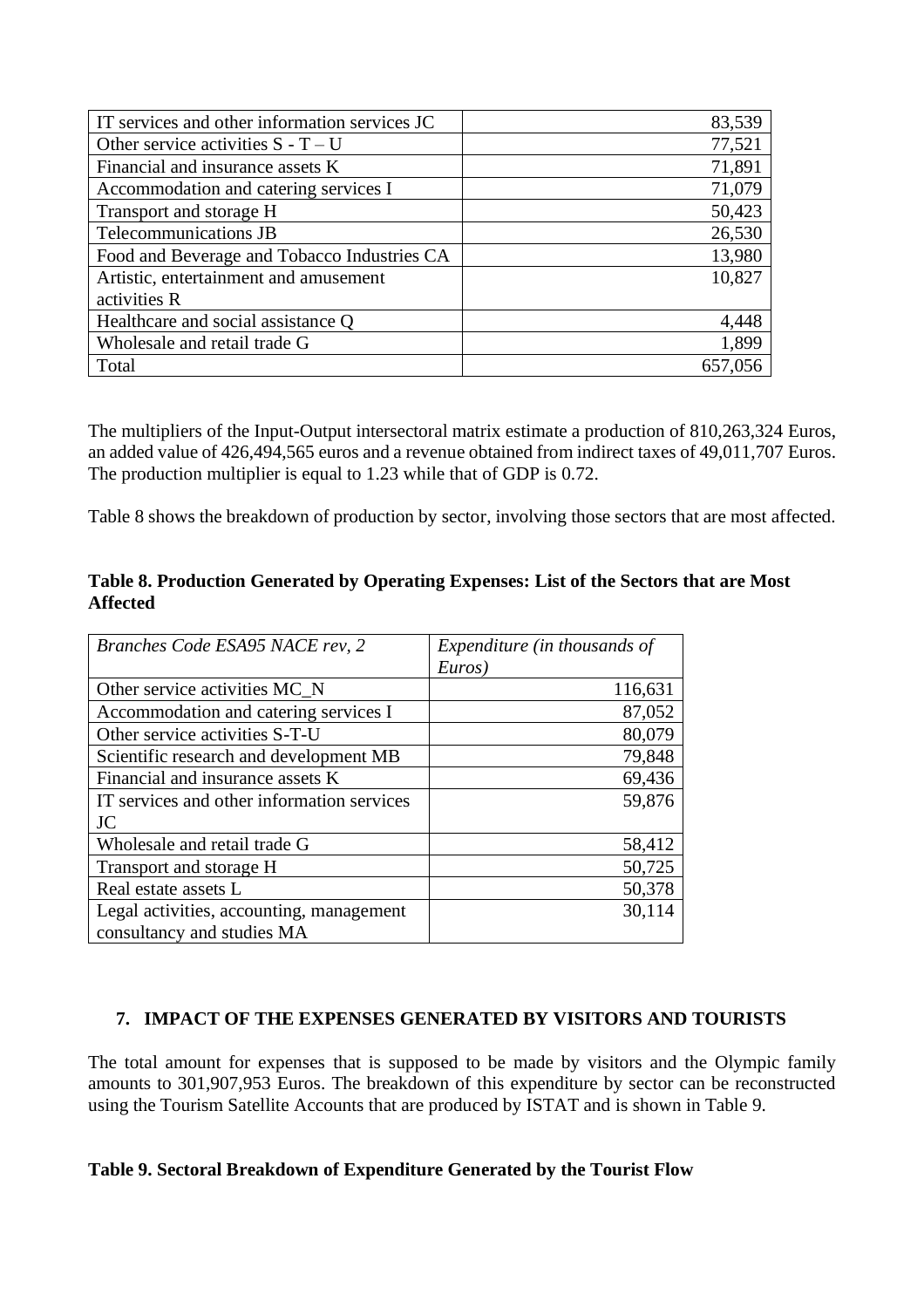| Branches Code ESA95 NACE rev, 2       | Expenditure (in thousands of |  |  |
|---------------------------------------|------------------------------|--|--|
|                                       | Euros)                       |  |  |
| Accommodation and catering services I | 203,426                      |  |  |
| Transport and storage H               | 60,186                       |  |  |
| Wholesale and retail trade G          | 19,741                       |  |  |
| Other service activities $MC - N$     | 11,299                       |  |  |
| Artistic, entertainment and amusement | 7.256                        |  |  |
| activities R                          |                              |  |  |
| Total                                 |                              |  |  |

The impact of tourists is to be considered additional to what has already been estimated in accordance with Table 9, resulting in an increase in the potential demand induced by the Olympic event for leisure purposes. This increase in spending will also reverberate in terms of production as shown in Table 10 below.

The expenses of the tourist flow and of the individuals connected to the Games through the multipliers of the I-O model generate a production of 442,164,283 Euros, an added value of 225,181,671 euros and an indirect tax revenue of 37,525,671 Euros. The production multiplier is equal to 1.46, while the GDP multiplier is 0.87.

#### **Table 10. Production Generated by the Tourist Flow: List of the Sectors that are Affected Most**

| Branches Code ESA95 NACE rev, 2              | Expenditure (in thousands of<br>Euros) |
|----------------------------------------------|----------------------------------------|
| Accommodation and catering services I        | 195,839                                |
| Transport and storage H                      | 47,590                                 |
| Wholesale and retail trade G                 | 47,084                                 |
| Real estate activities L                     | 33,065                                 |
| Other service activities MC_N                | 16,856                                 |
| Food and Beverage and Tobacco Industries     | 16,013                                 |
| <b>CA</b>                                    |                                        |
| Financial and insurance assets K             | 10,595                                 |
| Legal activities, accounting, management     | 10,123                                 |
| consultancy MA                               |                                        |
| Artistic, entertainment and amusement        | 8,006                                  |
| activities R                                 |                                        |
| Electricity, gas, steam and air conditioning | 7,551                                  |
| supply D                                     |                                        |

#### **8. THE OVERALL IMPACT OF THE OLYMPIC GAMES**

Overall, the expenses and investments activated by the Milan-Cortina 2026 Olympic Games event amounted to 1,123,636,365 Euros for the Veneto region and the autonomous provinces of Trento and Bolzano (Table 11).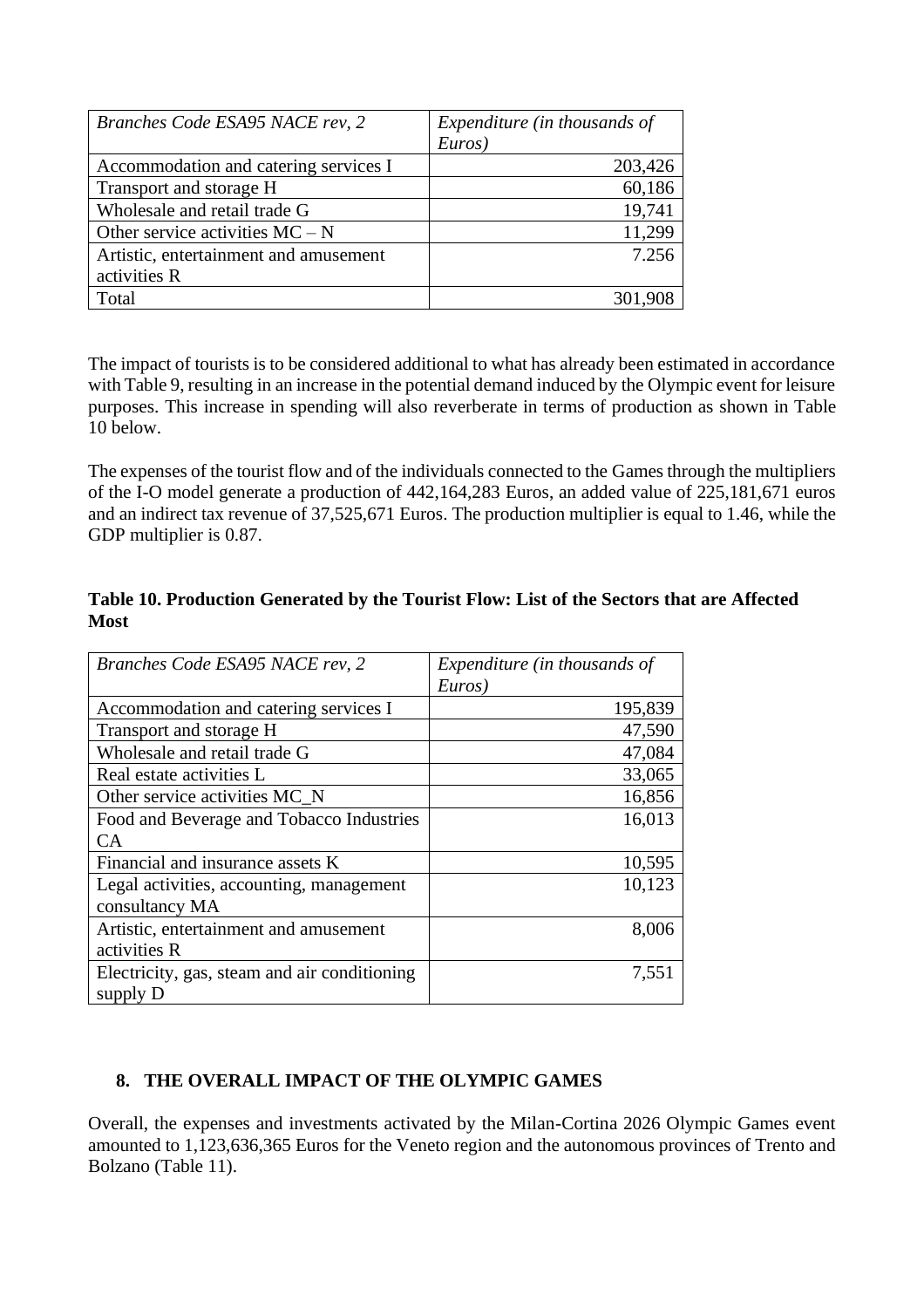#### **Table 11. Breakdown of Costs and Investments for the 2026 Winter Games**

| Expenditures                                   | Costs (in thousands of |  |  |
|------------------------------------------------|------------------------|--|--|
|                                                | Euros)                 |  |  |
| Capital expenditure (CAPEX)                    | 164,672                |  |  |
| Operating and management expenses (OPEX)       | 657,056                |  |  |
| Expenditure of the flow of people activated by | 301,908                |  |  |
| the Olympic Games                              |                        |  |  |
| Total                                          | 1,123,636              |  |  |

The value of production is equal to 1,461,025,622 Euros (with a multiplier of 1.30) and GDP 839,086,009 Euros (with a multiplier of 0.75). The employment generated by the event is 13,800 full time equivalents for the Veneto and Trentino-Alto Adige region.

|  |  |  | Table 12. Impacts of the Event per Category of Expenditure |  |
|--|--|--|------------------------------------------------------------|--|
|  |  |  |                                                            |  |

| Expenditures | Production    | $GDP$ (in    | Indirect taxes | Added value           | Employment    |
|--------------|---------------|--------------|----------------|-----------------------|---------------|
|              | in thousands) | thousands of | (in thousands) | <i>(in thousands)</i> | $(in$ $FTEs)$ |
|              | of Euros)     | Euros)       | of Euros)      | of Euros)             |               |
| <b>CAPEX</b> | 208,598       | 100,872      | 14,111         | 86,760                | 1,357         |
| <b>OPEX</b>  | 810,263       | 475,506      | 49,012         | 426,495               | 8,399         |
| Tourist flow | 442,164       | 262,707      | 37,526         | 225,182               | 4,044         |
| Total        | 1,461,026     | 839,086      | 100,649        | 738,437               | 13,800        |

Tables 13 and 14 show the production values and added value divided by direct, indirect and induced effect respectively.

|        |  |  | Table 13. Production Activated by the 2026 Winter Games by Type of Effect (in thousands of |
|--------|--|--|--------------------------------------------------------------------------------------------|
| Euros) |  |  |                                                                                            |

|              | Direct    | Indirect | Induced | Total     |
|--------------|-----------|----------|---------|-----------|
| <b>CAPEX</b> | 152,219   | 22,919   | 33,460  | 208,598   |
| <b>OPEX</b>  | 588,556   | 57,225   | 164,482 | 810,263   |
| Tourist flow | 323,859   | 31,462   | 86,843  | 442,164   |
| Total        | 1,064,634 | 11,607   | 284,785 | 1,461,026 |

| Table 14. Added value activated by the 2026 Winter Games by Type of Effect (in thousands of |  |  |
|---------------------------------------------------------------------------------------------|--|--|
| Euros)                                                                                      |  |  |

|              | Direct  | Indirect | Induced | Total   |
|--------------|---------|----------|---------|---------|
| <b>CAPEX</b> | 58,208  | 10.012   | 18,541  | 86,760  |
| <b>OPEX</b>  | 308,412 | 26,938   | 91,144  | 426,494 |
| Tourist flow | 162,713 | 14,346   | 48,123  | 225,182 |
| Total        | 529,332 | 51,296   | 157,808 | 738,437 |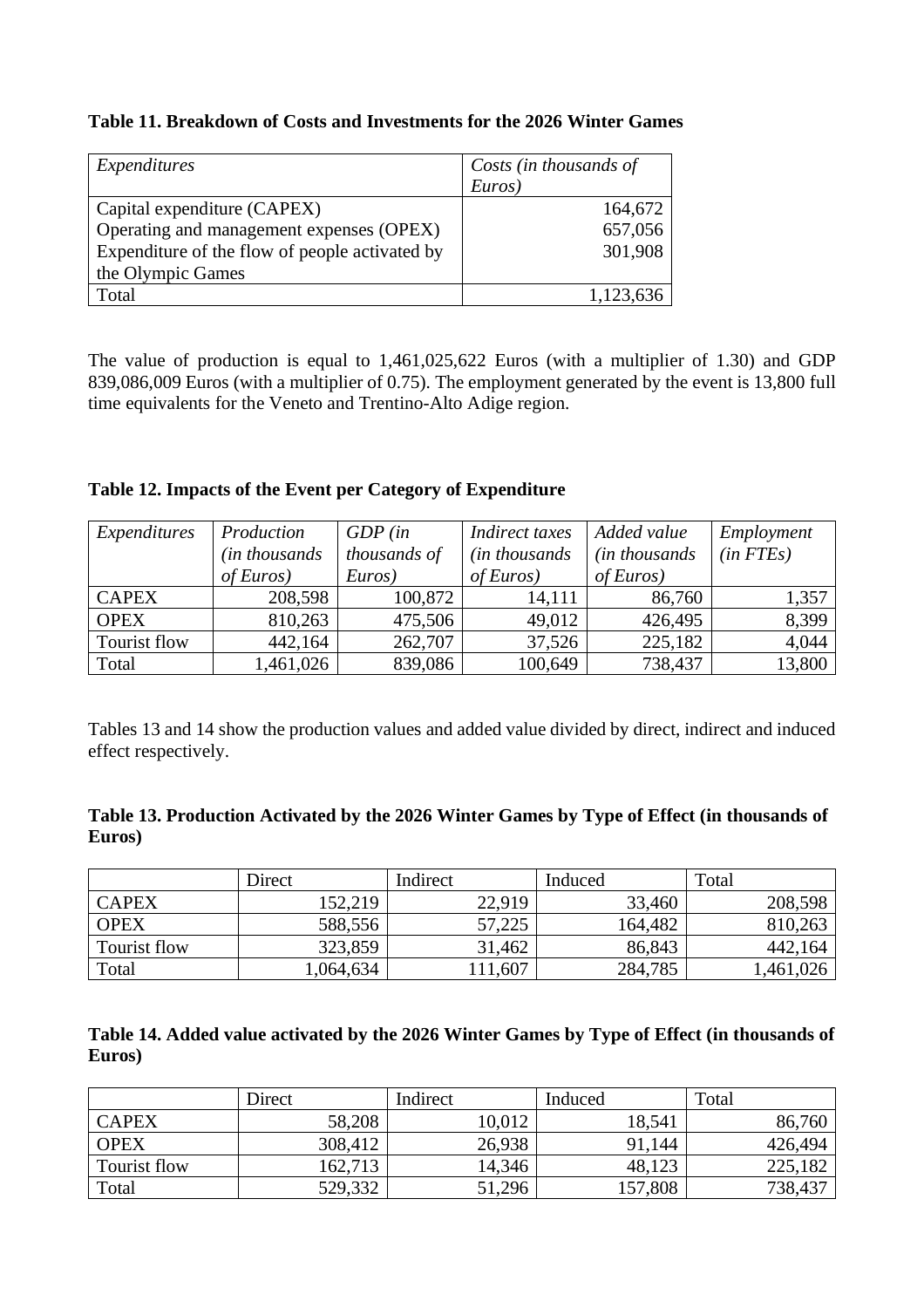With this information, we have gathered all the elements to answer the central question posed in the introduction, namely what the presumed tax income generated by the Winter Olympics 2026 will be.

#### **9. IMPACT ON NATIONAL, REGIONAL AND LOCAL TAXES**

In order to evaluate the impact of the Olympic event on the tax system, we proceeded to elaborate a further extension further extension of the I-O model aimed at:

1. systematically linking what has been calculated on the economic impacts of the Olympic Games to the tax system of the regions and cities hosting the event;

2. inserting a specific satellite account for local, regional and national taxes, overcoming certain limits of the current models for estimating tax impacts.

We consider the sum of the value added generated by the event as the sum of the *n* individual branches of economic activities activated  $(av)$ :

$$
AV^M = \sum_{i=1}^n av_i \tag{1}
$$

Using the national accounts data on value added and tax revenues, we can also calculate the effective average rate of each tax. Indeed, it can be set as:

$$
\tau_j = \frac{T a x_j^{NA}}{A V^{NA}} \tag{2}
$$

where  $\tau_j$  is the average tax rate of *j-th* tax,  $Tax_j^{NA}$  is the tax revenue of *j-th* tax and  $AV^{NA}$  is the value added.

Accordingly, the regional effective average rates can be understood as the ratio between tax revenues and value added attributable to the Veneto and Trentino Alto Adige regions, for example. A comprehensive calculation of the effective average rate  $\tau_i$  of each tax considered in our model is shown in Table 15 below.

#### **Table 15. Description of main taxes considered for the estimation of the fiscal impact and national accounts data to compute the effective average tax rates**

| Tax                 | Description                            | Added Value (in | Tax revenue (in     | effective average    |
|---------------------|----------------------------------------|-----------------|---------------------|----------------------|
|                     |                                        | thousands of    | thousands of Euros) | tax rates $\tau$ (%) |
|                     |                                        | Euros)          |                     |                      |
| Personal Income tax | PIT is an individual income tax called | 1,517,651,000   | 180,004,000         | 11.86%               |
| (PIT)               | IRPEF, tax rates vary from 23% to      |                 |                     |                      |
|                     | 43% depending on the declared          |                 |                     |                      |
|                     | income of each taxpayer                |                 |                     |                      |
| Indirect taxes      | Direct taxes are non-                  |                 |                     |                      |
|                     | transferable taxes paid by             |                 |                     |                      |
|                     | the taxpayer to the government         |                 |                     |                      |
|                     | and indirect taxes are                 |                 |                     |                      |
|                     | transferable taxes where the liability |                 |                     |                      |
|                     | to pay can be shifted to others. The   |                 |                     |                      |
|                     | most important indirect tax is Value   |                 |                     |                      |
|                     | Added Tax (VAT)                        |                 |                     |                      |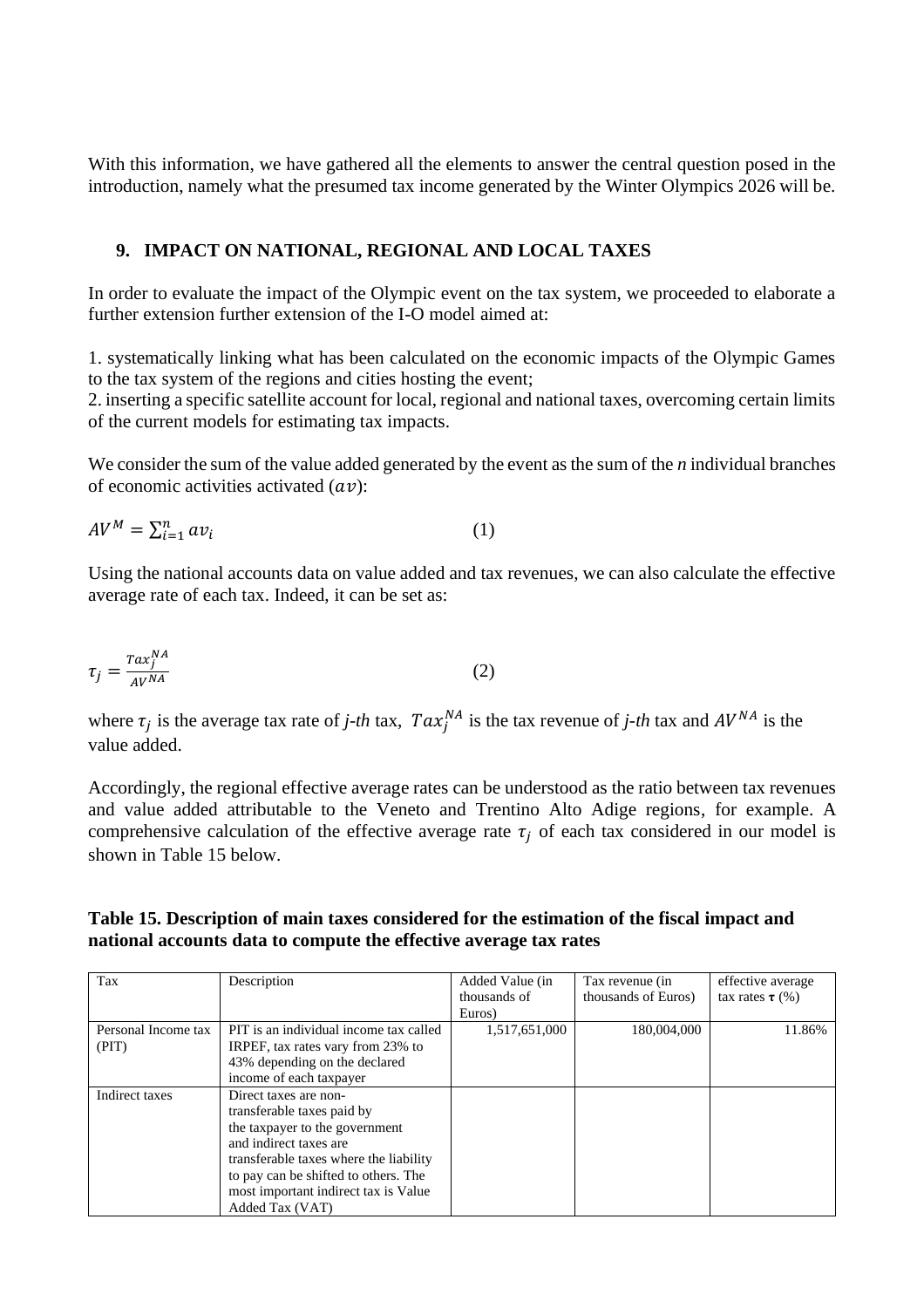| Corporation tax          | National tax on productive activities | 1,517,651,000 | 35,251,000 | 2.32% |
|--------------------------|---------------------------------------|---------------|------------|-------|
|                          | (IRES)                                |               |            |       |
| Regional additional      | A regional tax in addition to direct  | 141,648,500   | 838,998    | 0.59% |
|                          | taxation (IRPEF)                      |               |            |       |
| <b>Regional Business</b> | Additional regional tax on productive | 141,648,500   | 2,317,300  | 0.32% |
| Tax                      | activities (IRAP)                     |               |            |       |
| Municipal                | A municipal tax in addition to direct | 141,648,500   | 455.897    | 1.64% |
| surcharge                | taxation (IRPEF)                      |               |            |       |

By resuming (1) and (2) it is now possible to obtain the total revenue activated by the Olympic Games as:

$$
TR = \sum_{j=1}^{n} AV^M \tau_i + VAT^M + TT \tag{3}
$$

where TR is the amount of tax revenues,  $VAT^M$  is the value added tax estimated by the I-O model and  $TT$  is the tourist tax.

The estimate of the tax impact of the event is therefore solved as the product between the average rate and the value added outcoming from the I/O model, except for the indirect taxes (including VAT and already estimated in the I-O model) and the tourist tax.

Table 16 provides an overview of the revenues deriving from the main taxes generated by the Winter Olympics (in thousands of Euros). The average tourist tax per overnight stay in the Cortina and Verona cluster is 2 Euros, while for the Val di Fiemme and Anterselva cluster it has been estimated at 1.3 Euros according to their local administrative regulations.

#### **Table 16. Revenue from the main taxes generated by the Winter Olympics (in thousands of Euros)**

|                        | Average effective<br>rate | <b>CAPEX</b> | <b>OPEX</b> | Tourist flow | Total   |
|------------------------|---------------------------|--------------|-------------|--------------|---------|
| <b>National Taxes</b>  | 205,385                   |              |             |              |         |
| <b>PIT</b>             | 11.86%                    | 10,290       | 50,585      | 26,708       | 87,584  |
| <b>Indirect Taxes</b>  |                           |              |             |              | 100,649 |
| Corporation Tax        | 2.32%                     | 2,015        | 9,906       | 5,230        | 17,151  |
| <b>Regional Taxes</b>  |                           |              |             |              | 16.454  |
| Regional               | 0.59%                     | 514          | 2,526       | 1,334        | 4.374   |
| additional             |                           |              |             |              |         |
| Regional               | 1.64%                     | 1,419        | 6,977       | 3,684        | 12,080  |
| <b>Business Tax</b>    |                           |              |             |              |         |
| <b>Municipal Taxes</b> |                           |              |             |              | 4,223   |
| Municipal              | 0.32%                     | 279          | 1,372       | 725          | 2,377   |
| surcharge              |                           |              |             |              |         |
| Tourist tax            |                           |              |             |              | 1,846   |
| <b>Total</b>           |                           |              |             |              | 226.062 |

#### **10. CONCLUSIONS, POLICY IMPLICATIONS AND SOME SUGGESTIONS FOR FURTHER RESEARCH**

In the literature there is much discussion about the contribution of mega-events, such as the Olympic Games, on the economy of regions and on public budgets. Many authors deem that although especially the macroeconomic effects tend to be quite positive, in terms of GDP (Demir et. al 2015),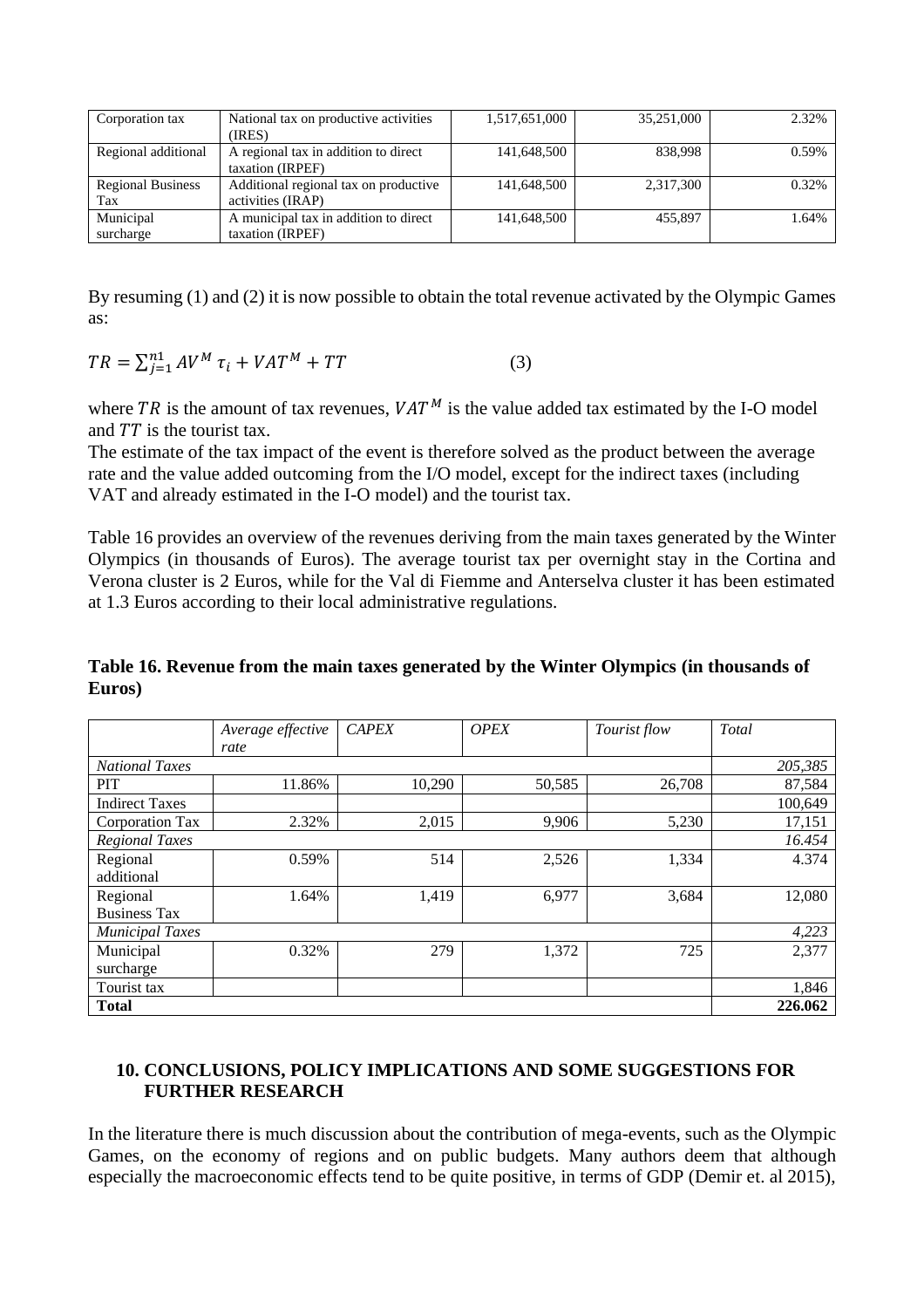general welfare and exports (Rose and Spiegel, 2011), the answer to the question whether a megaevent is truly value for the taxpayers' money remains tends to remain unanswered.

In fact, today it is essential to link the concept of sustainability to a great sporting event. Planning an event is the most important phase because it is then that the main choices that will determine its success are made, as well as the negative and positive impacts. In fact, for the organizational committees of each sporting discipline, the role of sustainability plays a fundamental aspect in the assignment of the Games.

The true ex-post impact of the Olympics will be determined by the way in which different aspects are managed and, hence, on the design and construction of the infrastructures, on the quality of the management of the event, on the use of the financial resources generated, and on the ability of the economic system to activate new initiatives and new business models starting from the event.

The overall collective effects tend to be positive when: a) the design of the structures and infrastructures refers to a horizon that goes beyond the event and looks at medium-long term development perspective; b) the minimization of negative externalities (environment, traffic and congestion, real estate prices) and maximization of positive ones (reputation of the destination and local resources) are considered; c) the tax resources generated are used selectively and effectively in favor of the local economic systems; d) local development paths are fostered starting from the event, opening up new markets (leisure-time activities, unconventional tourism, new services and products, local innovation).

If, on the contrary, these components are dealt with in an episodic and erratic manner, the risk is that the net impact of the event could be turned into a negative sign: the costs could outweigh the benefits.

It should also be borne in mind that any positive effect is cumulative: it will derive from impacts that occur in the years following the Olympic event. Increase in GDP, exports and employment occur in the years to come.

What contribution are we bringing to the discussion? We touch only on a fraction of the debate. In fact, the adopted methodology analyzes the impacts deriving from the expenditure pattern linked to the realization of the event, essentially considering the backward linkages and neglecting the forward linkages. The Leontevian multiplier model is coupled with the Keynesian multiplier: spending generates a response of the supply and the multiplicative effect of the expense-production-income circuit is amplified by the inter-sectoral propagation of the additional demand.

With this approach, we do not consider the further positive effects on the potential creation of new business, nor do we look at the negative effects of any displacement of existing activities or of negative eventual impacts on the quality of life of the local population due to an excessive tourist load. These two issues deserve further research.

However, this work illustrates something important: the possibility that the resources used for the event will refer to an economic sustainable framework. The financial resources could be valued and co-financed by the subsequent positive impacts.

Of course, for the final judgment on the net impact, it will be necessary to consider the effectiveness of the project cycle management mentioned above. But our work shows that what is spent by the government, equal to the direct expenditure related to infrastructure and management (labelled CAPEX and OPEX above) for an amount of about 822 million Euros, will be translated into:

- an induced expenditure by the flow of people of 302 million Euros (36.7% of the money spent);
- a significant impact in terms of income: 840 million Euros in term of GDP (of the money spent 100.02 %) and 738 million Euros in term of Value Added (89.7% of the money spent);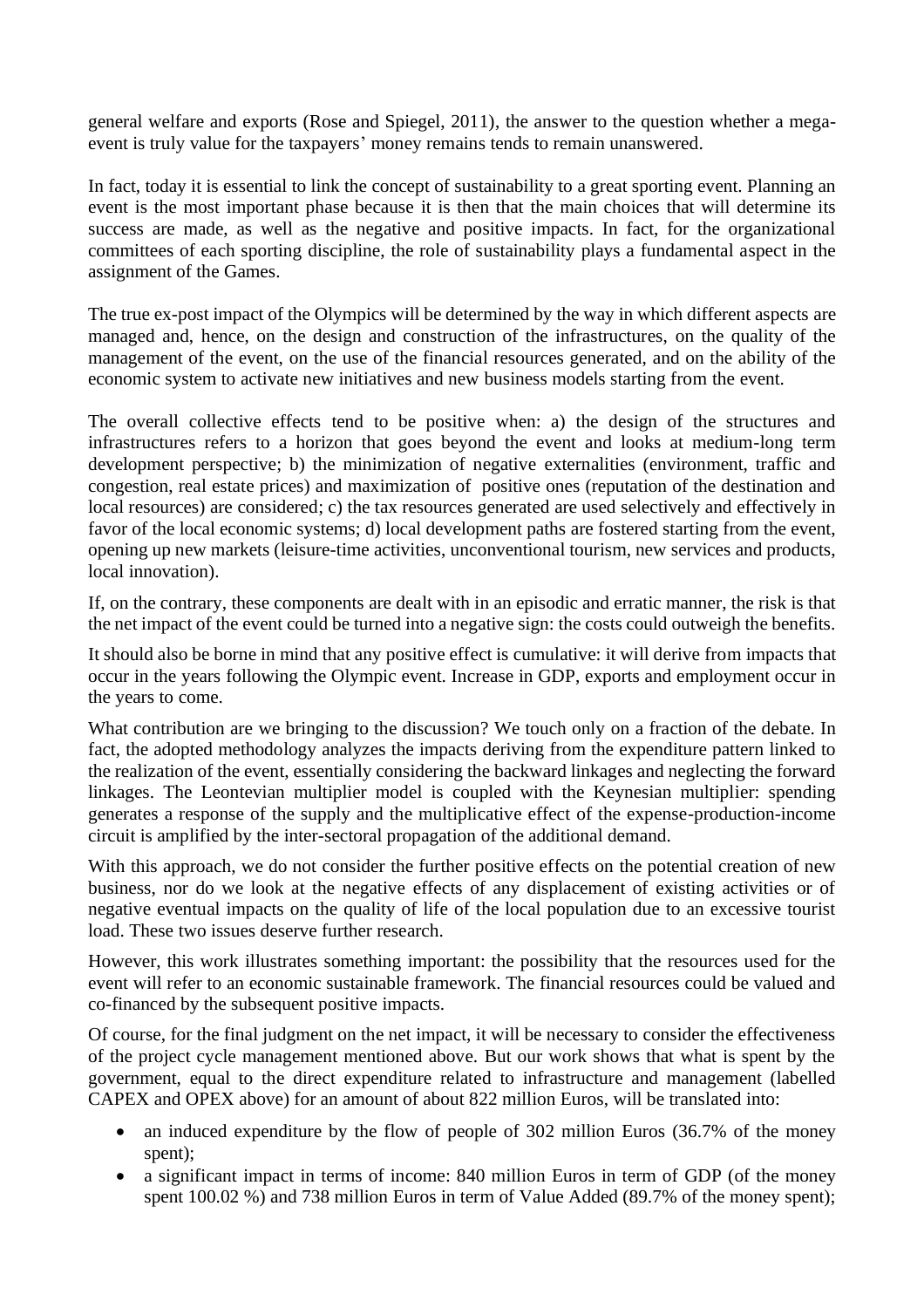- a significant impact in terms of tax revenues: 226 million Euros (12.2% of the money spent)
- a significant impact in terms of additional production: 1.461 million Euros (177.6% of the money spent)
- a significant additional employment, equal to 13,800 FTEs.

According to these figures, there seems to be sufficient evidence that the Olympic Winter Games 2026 are supposed to be sustainable from the perspective of the public finances. This is an important conclusion in times where budget constraints for policy makers are increasingly consequential.

It is also important to note that these results are contextualized in relation to the specific geographical and economic areas to which they refer. Ours is not an approach using a general model: the database is specific and local, distinguishing expenditure and effects related to the precise locations where the Olympic Games events will take place.

We therefore conclude that the pre-requisites for a positive contribution of the Olympic event to the economic perspectives of the hosting regions do exist: the final outcome will then depend on the managerial and political ability to maximize the benefits and mitigate the negative effects.

#### **References**

Airola, J., & Craig, S. (2000). *The projected economic impact on Houston of hosting the 2012 Summer Olympic Games.* Houston Working Paper, Department of Economics, University of Houston.

Baade, R. A. (2006). The economic impact of mega-sporting events. In W. Andreff, & S. Szymanski (Eds.), *Handbook on the economics of sport* (pp. 177–182). Cheltenham: Edward Elgar.

Bell, B., & Gallimore, K. (2015). Embracing the games? Leverage and legacy of London 2012 Olympics at the sub-regional level by means of strategic partnerships. *Leisure Studies*, 34(6), 720– 741.

Banerjee, O., Cicowiez, M., & Gachot, S. (2015). A quantitative framework for assessing public investment in tourism–An application to Haiti. *Tourism Management*, *51*, 157-173.

Burgan, B., & Mules, T. (1992). Economic impact of sporting events. *Annals of Tourism Research*, *19*(4), 700-710.

Deery, M., & Jago, L. (2010). Social impacts of events and the role of anti-social behaviour. *International Journal of Event and Festival Management*, 1(1), 8–28. doi: 10.1108/17852951011029289

Demir, A. Z., Eliöz, M., Çebi, M., & Yamak, B. (2015). The economic development and tourism effects of the Olympics. *The Anthropologist*, 19(3), 811-817.

Getz, D. (2013). *Event tourism: Concepts, international case studies, and research*. Putnam Valley, NY: Cognizant Communication Corporation.

Isard, W. (1951). Interregional and regional input-output analysis: a model of a space-economy. *The Review of Economics and Statistics*, 33, 318-328.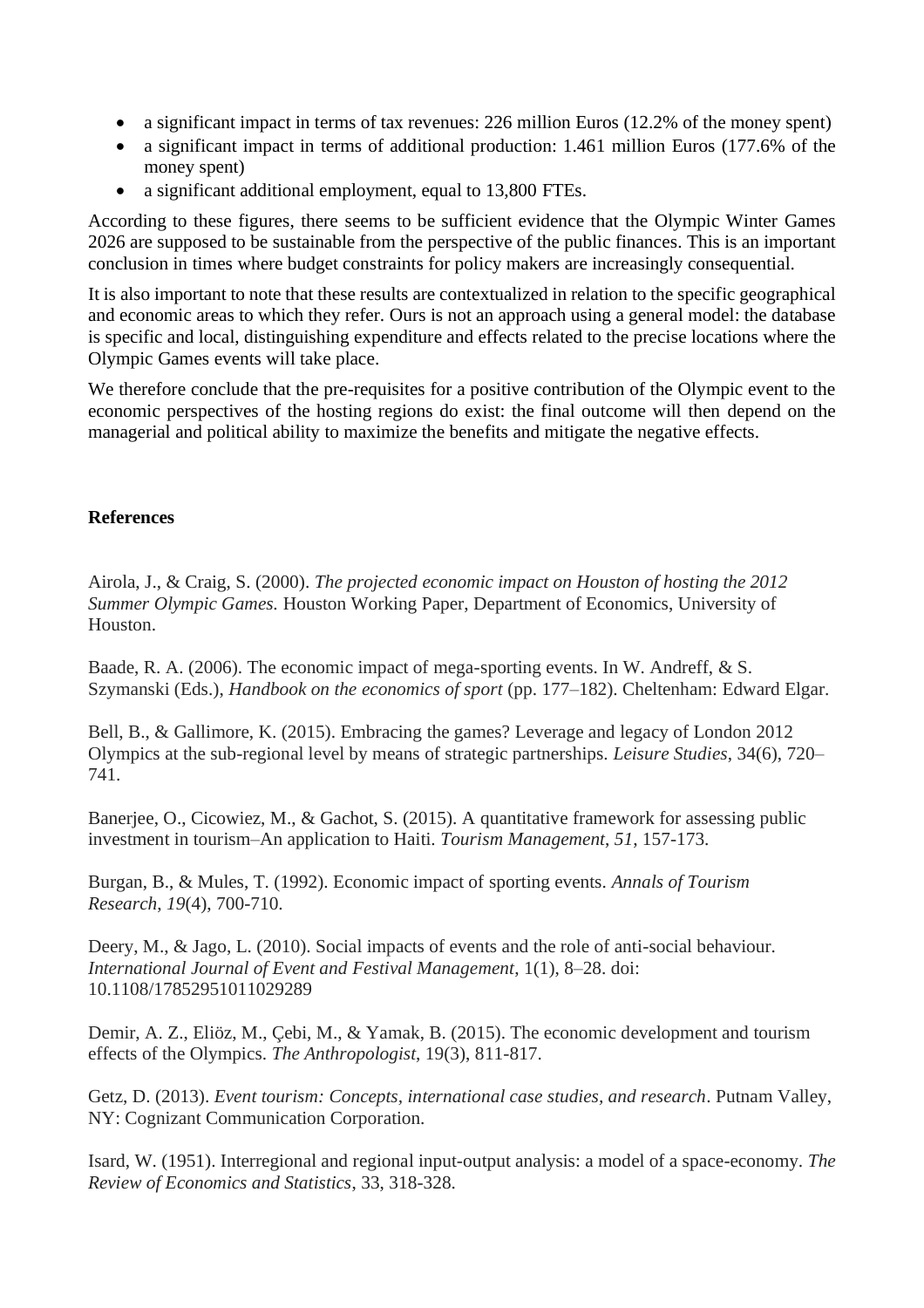Kasimati, E., & Dawson, P. (2009). Assessing the impact of the 2004 Olympic Games on the Greek economy: A small macroeconometric model. *Economic Modelling*, *26*(1), 139-146.

Leontief, W. (1987). Input-output analysis. *The New Palgrave. A Dictionary of Economics*, *2*(1), 860-64.

Leontief, W., & Strout, A. (1963). Multiregional input-output analysis. In *Structural interdependence and economic development* (pp. 119-150). London: Palgrave Macmillan.

Li, S., Blake, A., & Thomas, R. (2013). Modelling the economic impact of sports events: The case of the Beijing Olympics. *Economic Modelling*, *30*, 235-244.

Massiani, Jérôme (2018), Assessing the economic impact of mega events using Computable General Equilibrium models: Promises and compromises. *Economic Modelling*, vol. 75, pp. 1-9.

Miller, R. E., & Blair, P. D. (2009). *Input-output analysis: foundations and extensions*. Cambridge: Cambridge University Press.

Misener, L., & Mason, D. S. (2006). Creating community networks: Can sporting events offer meaningful sources of social capital? *Managing Leisure*, 11(1), 39–56.

O'Brien, D., & Gardiner, S. (2006). Creating sustainable mega event impacts: Networking and relationship development through pre-event training. *Sport Management Review*, 9(1), 25–47.

Rose, A. K., & Spiegel, M. M. (2011). The Olympic effect. *The Economic Journal*, 121(553), 652- 677.

Rosignoli, S. Descrizione delle matrici e dei modelli Input-Output Uniregionali – IRPET (nota divulgativa).

Sant, S.-L., & Mason, D. S. (2015). Framing event legacy in a prospective host city: Managing Vancouver's Olympic bid. *Journal of Sport Management*, 29(1), 42–56.

Smith, A. (2012). *Events and urban regeneration: The strategic use of events to revitalize cities.* London: Routledge.

Van den Berg, L., Braun, E. & Otgaar, A. (2017). *Sports and city marketing in European cities*. London: Routledge.

Van Wyk, L., Saayman, M., Rossouw, R., & Saayman, A. (2015). Regional economic impacts of events: A comparison of methods. *South African Journal of Economic and Management Sciences*, *18*(2), 155-176.

#### ANNEX

The intersectoral table used in the model is made up of 37 sectors. The table shows all the sectors and the related NACE code.